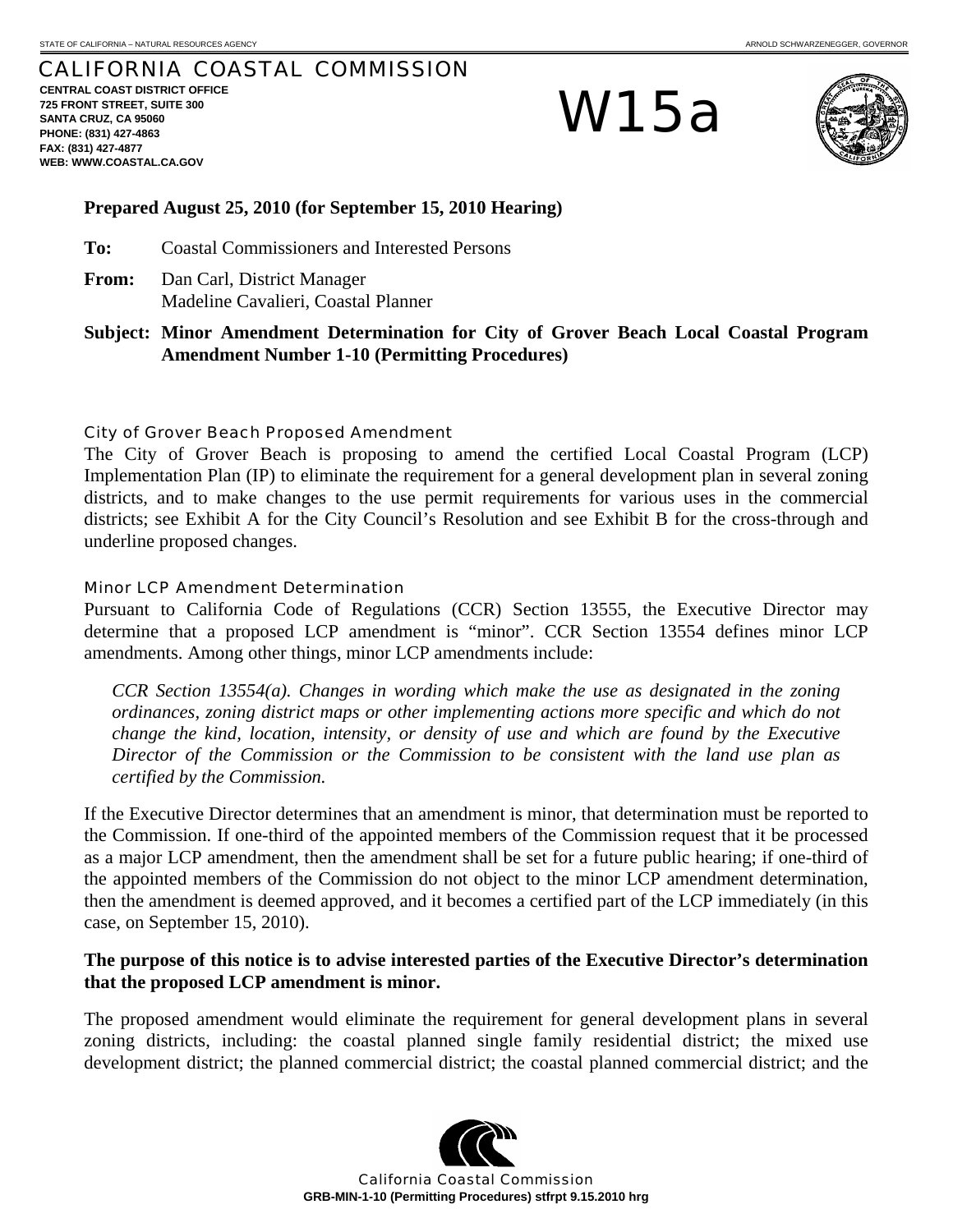planned community development district. Under the existing certified LCP, project applicants in these districts must obtain two discretionary approvals, a general development plan approval and a specific development plan approval, in addition to a coastal development permit approval for projects located in the coastal zone. The proposed amendment would consolidate the general development plan approval and specific development plan approval into one approval, but it would not impact the requirements or procedures for coastal development permits.

In addition, the proposed amendment would also make minor changes to the types of commercial uses allowed in the City's commercial districts. The LCP includes seven different commercial districts, and the LCP identifies the uses that are allowed in each district as well as the level of City permit processing associated with each. Pursuant to the LCP, uses can be: (1) permitted; (2) permitted subject to a use permit; (3) permitted subject to an administrative permit; (4) permitted subject to a temporary use permit; or (5) not permitted. Most of the proposed changes would reduce the permitting requirements from use permit to administrative use permit or permitted use. The amendment would also make changes to several specific subtypes of commercial uses within commercial zoning districts (e.g., retail bakeries and overnight accommodations would be added within certain commercial districts). Such changes would not affect CDP requirements associated with them.

# California Environmental Quality Act (CEQA)

The Coastal Commission's review and development process for LCPs and LCP amendments has been certified by the Secretary of Resources as being the functional equivalent of the environmental review required by CEQA. The City exempted the proposed amendment from environmental review under CEQA. This report has discussed the relevant coastal resource issues with the proposal, and has concluded that the proposed LCP amendment is not expected to result in any significant adverse impact on the environment. Thus, it is unnecessary for the Commission to suggest modifications to the proposed amendment to address adverse environmental impacts because the proposed amendment, as submitted, will not result in any significant environmental effects for which feasible mitigation measures would be required.

# Coastal Commission Concurrence

The Executive Director will report this minor LCP amendment determination, and any comments received on it, to the Coastal Commission at its September 15, 2010 meeting at the Wharfinger Building at 1 Marina Way in Eureka. If you have any questions or need additional information regarding the proposed amendment or the method under which it is being processed, please contact Madeline Cavalieri at the Central Coast District Office in Santa Cruz. If you wish to comment on and/or object to the proposed minor LCP amendment determination, please do so by September 10, 2010.

# Procedural Note - LCP Amendment Action Deadline

This proposed LCP amendment was filed as complete on August 10, 2010. It is IP only and the 60-day action deadline is October 9, 2010. Thus, unless the Commission extends the action deadline (it may be extended by up to one year), the Commission has until October 9, 2010 to take a final action on this

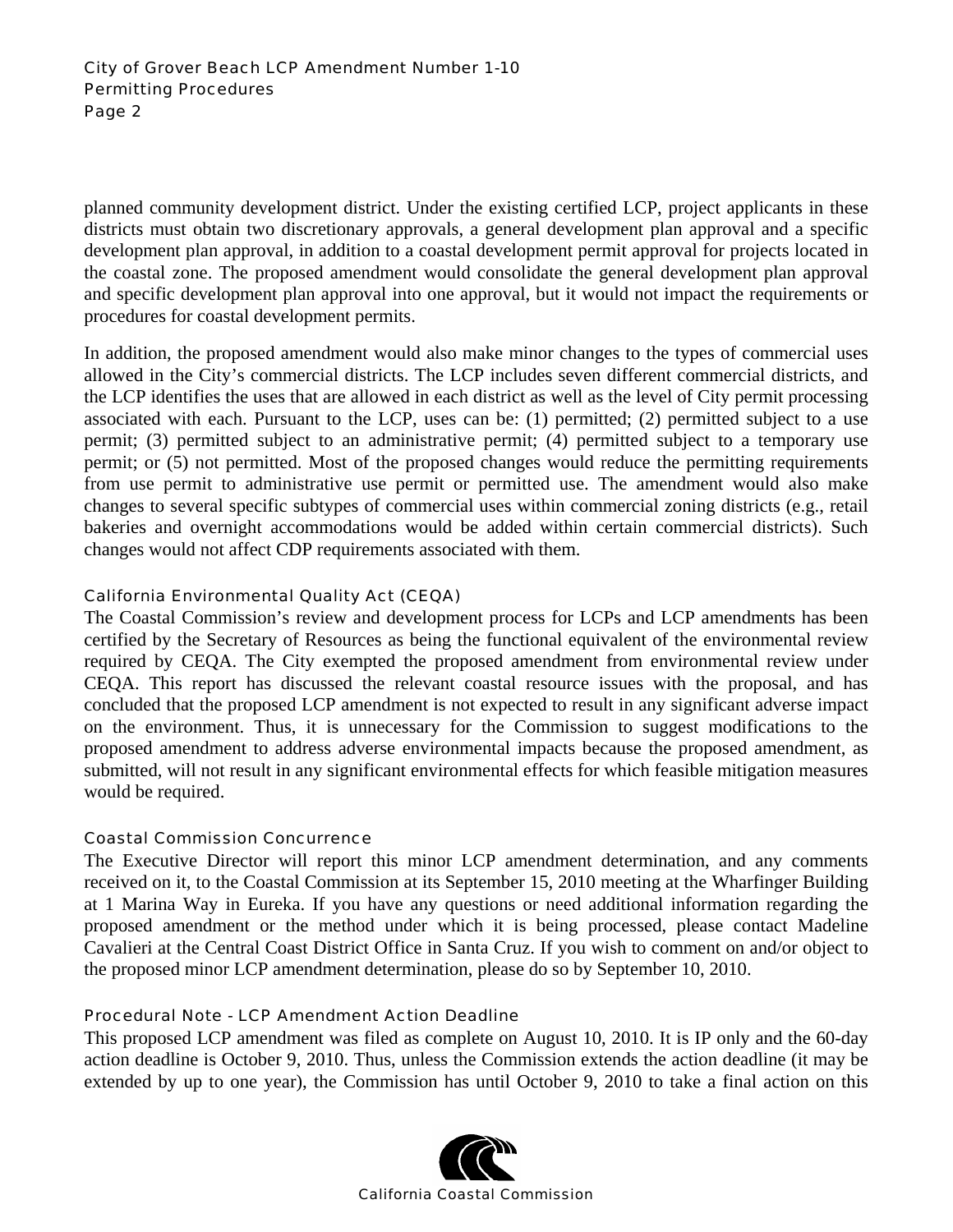LCP amendment.

Exhibits: Exhibit A: Board of Supervisor's Resolution Exhibit B: Proposed Changes

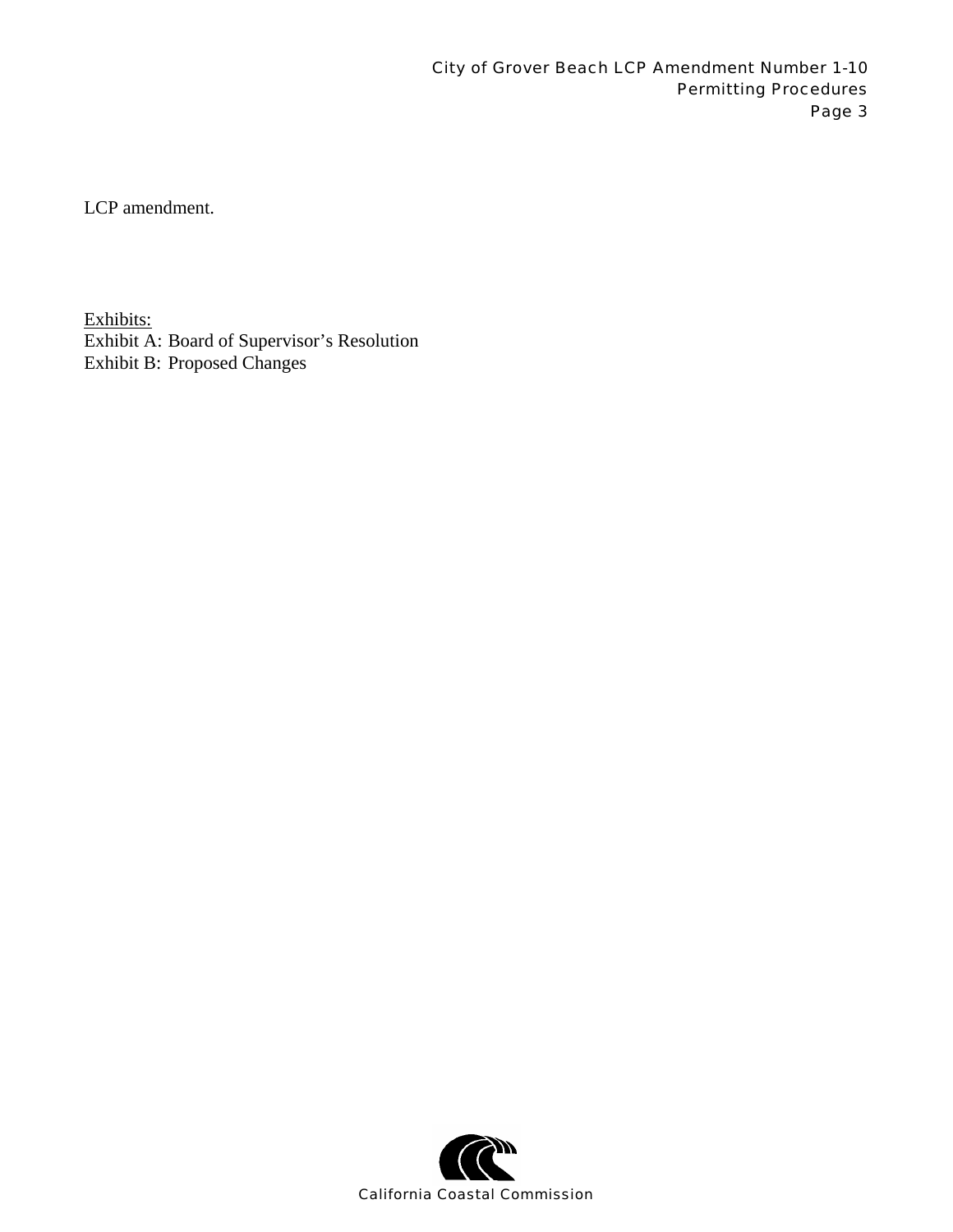### **RESOLUTION NO. 10-34**

### A RESOLUTION OF THE CITY COUNCIL OF THE CITY OF GROVER BEACH. AMENDING THE CITY'S LOCAL COASTAL PROGRAM AND AUTHORIZING SUBMITTAL OF THE AMENDMENT TO THE STATE COASTAL COMMISSION

WHEREAS, in October 1981 the State Coastal Commission first certified the Local Coastal Program for the City of Grover Beach; and

WHEREAS, on January 12, 2000, the State Coastal Commission re-certified the Local Coastal Program for the City of Grover Beach; and

WHEREAS, on June 21, 2010 the City Council adopted Ordinance No. 10-04 which amended Article IX. Planning and Zoning Regulations. Parts 6, 21, 22, and 27 to eliminate the requirement for General Development Plans and revising the Commercial Use Table; and

**WHEREAS, the City Council has determined that portions of the Zoning Ordinance** amendment would affect areas within the jurisdiction of the City's Local Coastal Program: and

WHEREAS, on June 21, 2010 the City Council received for review and consideration a Staff Report in connection with this proposed Amendment to the Local Coastal Program; and

WHEREAS, the City Council finds the proposed Amendment to be consistent with the Local **Coastal Program; and** 

WHEREAS, this amendment to the Local Coastal Program (attached as Exhibit A) is required to be submitted to the Coastal Commission for review and certification.

NOW, THEREFORE, BE IT RESOLVED, that the City Council of the City of Grover Beach DOES HEREBY ADOPT the amendment to the Local Coastal Program as set forth in Exhibit A.

### **AND BE IT FURTHER RESOLVED as follows:**

The City of Grover Beach intends to continue to carry out the Local Coastal Program in a manner fully consistent with the California Coastal Act.

The Local Coastal Program Amendment will take effect upon certification by the State Coastal Commission.

On motion by Council Member Bright, seconded by Council Member Peterson, and on the following roll-call vote, to wit:

AYES: Council Members Bright, Mires, Peterson, Mayor Pro Tem Nicolls, and Mayor Shoals.

Council Members - None. **NOES: ABSENT:** Council Members - None.

**ABSTAIN:** Council Members - None.

> Grover Beach LCP Amendment 1-10 **Exhibit A** Page 1 of 2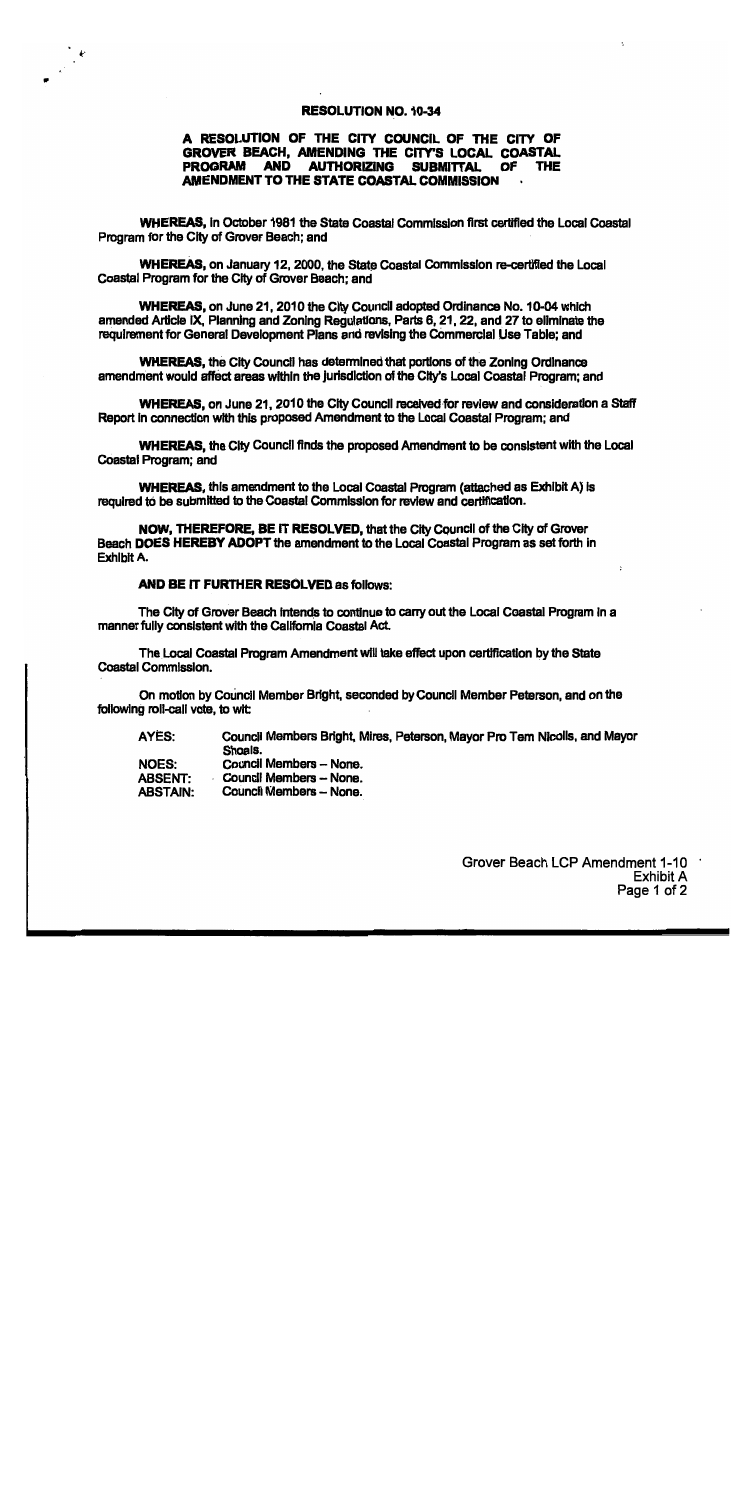Resolution No. 10-34 Page 2

the foregoing Resolution was PASSED, APPROVED, and ADOPTED at a regular meeting by the City Council of the City of Grover Beach, California this 21st day of June, 2010.

**SAL'S, MAYOR** 

чŁ.

**ATTEST:** 

} Urelsko A L. MCMAHON, CITY CLERK **DON'** 

Grover Beach LCP Amendment 1-10 **Exhibit A** Page 2 of 2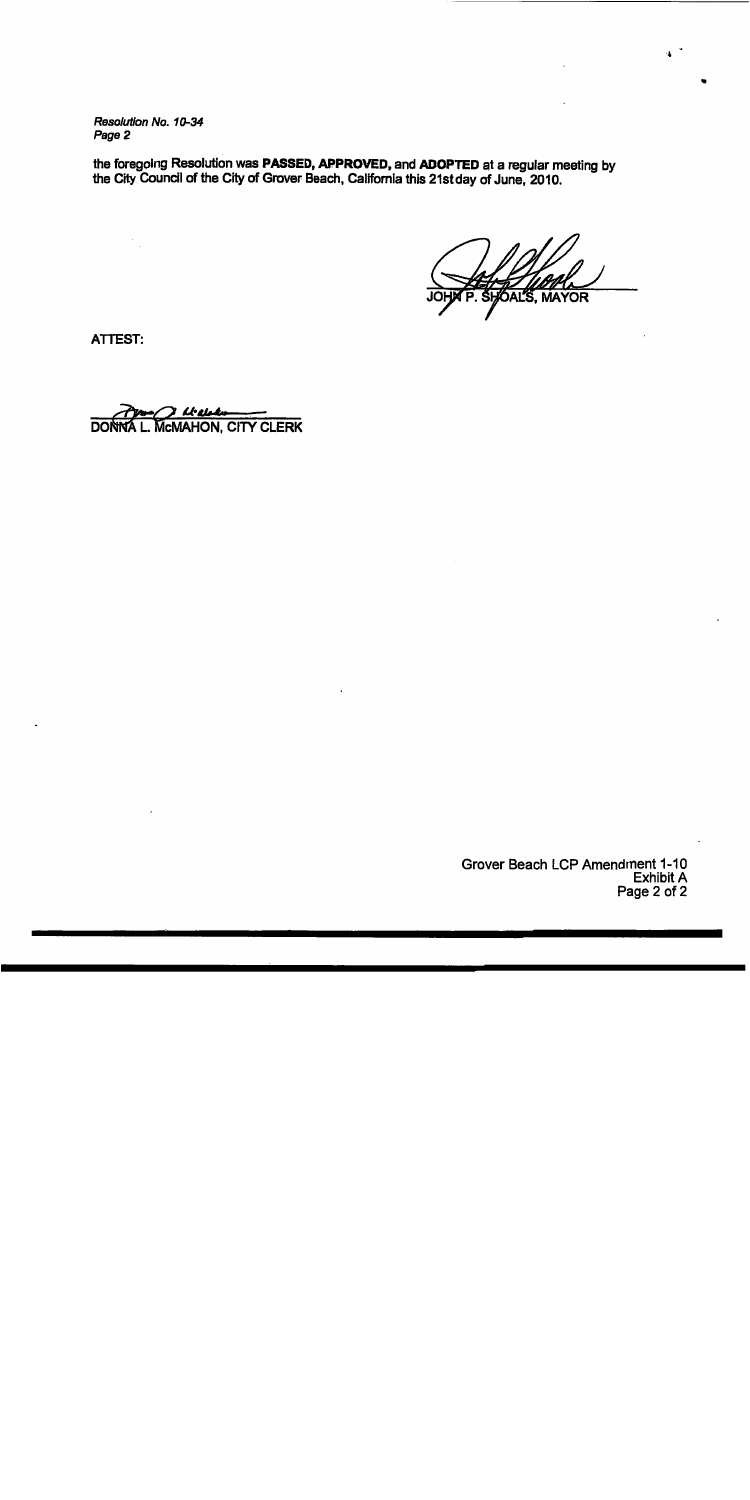### COASTAL PLANNED SINGLE FAMILY RESIDENTIAL DISTRICT OR "C-P-R-1" DISTRICT

Sec. 9106.1. Purpose. (C-P-R-1)

The Coastal Planned Single Family Residential District Is intended to provide a low-Intensity single family detached clustered residential development In a manner which will maximize protection of environmental, visual and archaeological resources within and adiacent to the boundaries of the District by minimizing removal or disturbance of native vegetation, controlling grading, erosion, and run-off and sensitively siting and designing structures to avoid impacting archaeological deposits and reducing the visual impact on surrounding and adjacent areas.

Sec. 9106.2. Architectural Approval Plan Required. (C-P-R-1)<br>Architectural Approval A general development plan and specific development plans shall be required of the developer and approved as required herein before any development shall take place in any area. The development required general and specific plans shall Implement and be responsive to the policies and concerns of the Local Coastal Program's various components and sections, and the development standards listed in various portions of this Part.

Sec. 9106.3. Elements of the General Development Plan. (C-P-R-1) Said General Development Plan shall, by means of charts, maps and text material, address the following:

| <b>TOPIC</b>                                  | <b>EXISTING</b> | <b>PROPOSED</b> |
|-----------------------------------------------|-----------------|-----------------|
| $\leftrightarrow$<br><del>Land Uso</del>      | X               |                 |
| $\left( \biguplus \right)$<br><b>Streets</b>  | X               |                 |
| œ<br><del>Topography</del><br>᠊ᠭᢦ             | X               | ∗               |
| -{D}<br>Groundcover and vegetation            | v               |                 |
| $\leftarrow$<br>Utilities, public services    | X               | X               |
| Economic impact analysis<br>仛                 |                 |                 |
| Drainage-patterns<br>$+G$                     | X               |                 |
| <b>Environmentally Sensitive Areas</b><br>$+$ | X               |                 |
| ⊕<br><b>Archaeologically Sensitive Area</b>   |                 |                 |

In addition to the subject property, said General Development Plan shall, for purposes of information, also include adjacent areas for a reasonable distance therefrom.

Application Requirements Elements of Specific Development Plans. (C-P-<br>R-1) Sec. 9106.34.

Upon approval of said general development plan by the City Council, after receipt of recommendations thereon from the Planning Commission, specific development plans in conformity with the general development plan may be presented for approval to the Planning Commission. Said Architectural Approval applications plans may be presented for all parts of the Coastal Planned Single Family Residential area and shall Include all of the following items:

Grading plans.

 $\begin{array}{c} (A) \\ (B) \end{array}$ Landscaping plans.

Grover Beach LCP Amendment 1-10 **Exhibit B** Page 1 of 30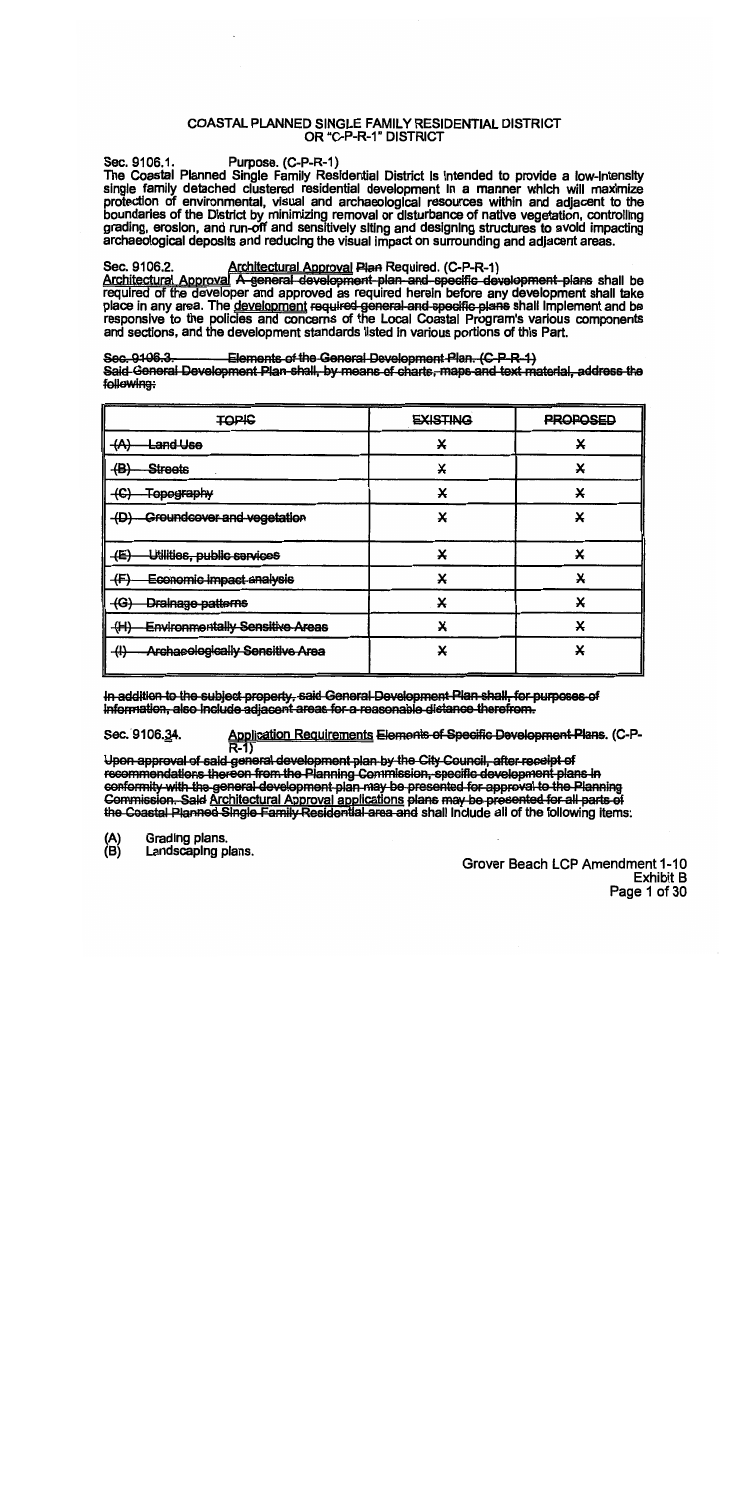- (C)<br>(D)<br>(E) Utilities plans, plans for public improvements.
- Erosion control plans.
- Sample building elevations and information showing how buildings and roads will be fitted to their respective sites with a minimum of grading and vegetation removal.
- Subdivision plans.
- (F)<br>(G) Proposals relative to land use, parking, building helghts, bullding site areas in general conformity with, or In excess of minimum requirements set forth in this section with relation to land uses corresponding with land uses proposed.
- $(H)$ Mitigation of potential significant environmental Impacts.

Sec. 9106.45. Application Approval Adoption of Development Plans. (C-P-R-1)<br>(A) An Architectural Approval application General development plans shall be presented to the Planning Commission for review at a public hearing. The Planning Commission shall indicate by resolution their recommendation to approve, conditionally approve, or disapprove the general development Architectural Approval application plan. The<br>Planning Commission shall act on said plans within a period not to exceed ninety (90) days from the date the application is accepted as complete. The time period may be extended by mutual consent of the Planning Commission and the developer. The Planning Commission recommendation shall be reported to the City Council and to the developer.

Upon receipt of said report, the City Council shall consider the general development plan at a public hearing. The City Council may approve, conditionally approve, or disapprove the general development plan.

- $\left(\mathbf{B}\right)$ Upon approval of the general development plan by the City Council, specific development plans in conformity with the general development plan may be presented for approval. Specific development plans shall be considered by the Planning Commission at a public hearing in the same manner prescribed in Section 9144.5 for Use Permits. The Planning Commission shall indicate by resolution their decision to approve, conditionally approve, or disapprove specific development plans. The Planning<br>Commission shall act on said plans within a period not to exceed ninety (90) days from the date the application is accepted as complete. The time period may be extended upon mutual consent of the Planning Commission and developer.
- General development plans and specific development plans may be amended in the  $\left\langle \mathbb{G}\right\rangle$ same manner as they are adopted, provided that no specific development plan may be amended which also requires an amendment to the general development plan until the latter has been amended.

Effect. (C-P-R-1) Sec. 9106.56.

No construction or grading shall be done until the said plans have been adopted as outlined herein provided, however, that minor grading which is necessary for the safety of the existing use of any developed land in the Coastal Planned Single Family Residential District shall be allowed as a matter of right and subject only to City Ordinances pertaining to grading. Any and all other construction and/or grading shall be consistent with the policies and concerns of the Local Coastal Program's various components.

Uses Permitted (C-P-R-1) Sec. 9106.67.

Clustered single-family detached dwelling units and Coastal Open Space District uses shall be allowed in any Coastal Planned Single Family Residential District subject to Architectural Approval provided such uses conform to the approved General Development Plan for the said Coastal Planned Single Family Residential District and to the regulations, conditions and <u>restrictions imposed by any Coastal Permit approving a Specific Development Plan as required</u> by Section 9106.4.

Maximum Allowable Height. (C-P-R-1) Sec. 9106.78.

> Grover Beach LCP Amendment 1-10 **Exhibit B** Page 2 of 30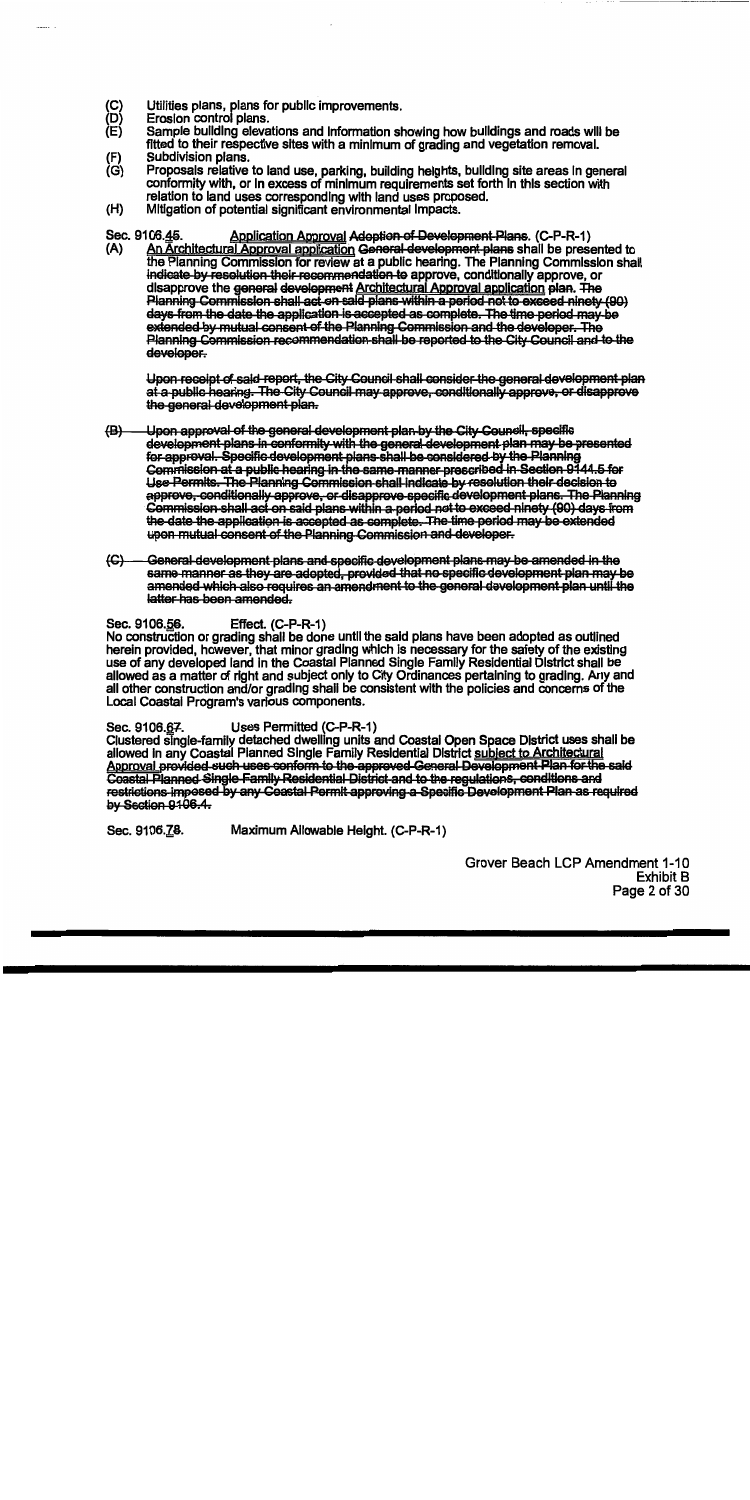$(A)$ Within the Coastal Planned Single Family Residential District, a main structure shall not exceed two (2) stories and at the highest point of the lot at the building's edge the maximum height shall not exceed fifteen (15) feet while at the lowest point of the lot at the building's edge the maximum height shall not exceed twenty-five (25) feet (see Figure 1 at Section 9107.5); provided that upon securing Architectural Approval the height may be Increased to an average height of twenty-five (25) feet.

If a site plan review for a building over fifteen (15) feet is initiated under this Section. such review shall include a determination as to whether the views from adjacent properties are substantially or needlessly obstructed by such project. All owners of record within three hundred (300) feet as listed in the latest Assessor's Parcel Book shall be notified of any hearings under this Section by first class mall.

The height of any building shall be measured from the natural grade at the edge of the building to the topmost point of the roof. Natural grade shall be determined by the Community Development Department through the use of the best available information. in addition, the elevations of all structures shall be consistent with policies of the Visual Resource Component of the Local Coastal Program.

 $(B)$ Accessory buildings shall not exceed fourteen (14) feet in helght.

#### Sec. 9106.89. Minimum Building Site. (C-P-R-1)

- In Planned Unit Development subdivisions there shall be a minimum of 6,000 square (A) feet per dwelling unit exclusive of roads or open space dedications; however, the
- number of units is restricted to a maximum of four (4) units per gross acre.<br>The maximum number of dwelling units allowed shall be determined by the evaluation of  $(B)$ general and specific plans that clearly demonstrate that the proposed development has been sited and designed to prevent impacts which would significantly degrade adjacent. environmentally sensitive habitats and that such proposed developments shall be compatible with the continuance of the adjacent environmentally sensitive habitat areas. Reasonable mitigation shall be required to insure the protection and/or enhancement of said areas.

The maximum number of dwelling units is the same as the number of lots (i.e., no more than one dwelling unit per lot) shown on the approved development plan exhibit found at the end of the Coastal Resources Component of the Local Coastal Program.

#### Sec. 9106.940. Maximum Bullding Site Coverage by Buildings, Structures and Impermeable Surfaces (C-P-R-1)

The maximum coverage by all structures, buildings, and impermeable surfaces In any Planned Unit Development shall not exceed forty (40) percent of the area exclusive of any roads or open space dedications. In a Planned Unit Development the coverage shall be determined on a total project basis, exclusive of any roads or open space area. Of the minimum area per unit of 6,000 square feet only 2,400 square feet may be covered.

#### Sec. 9106.1044. Fences, Hedges and Walls, (C-P-R-1)

Fences, hedges and walls are permitted and may be required. Fences, hedges and walls shall not exceed stx (6) feet in height, and where same are located in the required front yard or side yard abutting the street, the same shall not exceed three (3) feet in height unless the conditions outlined in Section 9137.13 (D) are met.

#### Sec. 9106.1142. Access. (C-P-R-1)

Where a lot abuts upon an alley or private drive, garages or accessory buildings having access from the alley or private drive shall be located not less than thirty (30) feet from the opposite side of such abutting alley or private drive. The Ingress and egress to any such garage or accessory building housing, or intended to house, any motor vehicles shall be from such abutting alley or private drive only and not from the street unless specifically waived by the Planning Commission.

> Grover Beach LCP Amendment 1-10 **Exhibit B** Page 3 of 30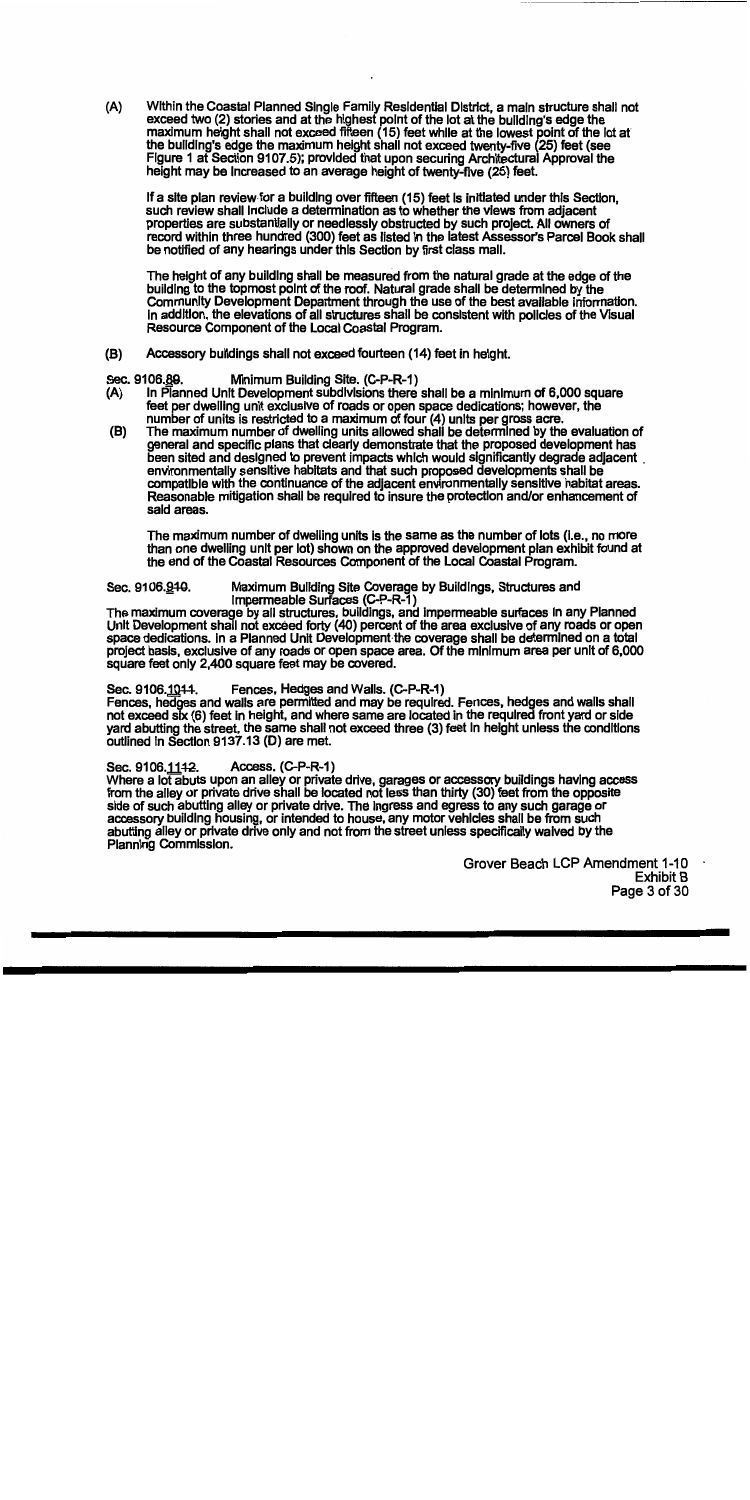Sec. 9106.1243. Open Area per Family Unit. (C-P-R-1)

A minimum of five hundred (500) square feet of private usable open space shall be provided for each unit in any Planned Unit Development.

Development Standards. (C-P-R-1) Sec. 9106.1314. All development plans and subsequent construction shall implement the following standards:

- $(A)$ Lands with a slope of 25% or greater shall not be developed. Lands with a slope  $(1)$ between 10% and 25% may be developed if the development incorporates specific measures to minimize grading and drainage systems which limit the rate of runoff, including siltation and erosion, to that which occurs naturally on the undeveloped site. Applications for development on sites between 10% and 25% shall be accompanied by site specific professional engineering plans.
	- Prior to the transmittal of a coastal development permit, the permittee shall  $(2)$ submit a runoff control plan designed by a licensed engineer qualified in hydrology and hydraulics, which would assure no increase in peak runoff rate from developed site over the greatest discharge expected from the existing undeveloped site as a result of a 100 year frequency storm. Runoff control shall be accomplished by such means as on-site detention/desiltation basins or other devices. Energy dissipating measures at the terminus of outflow drains shall be constructed. The runoff control plan including supporting calculations shall be in accordance with the latest adopted City Standards and shall be submitted to and determined adequate in writing by the Community Development Department.
	- $(3)$ All permanent erosion control devices shall be developed and installed prior to or concurrent with any on-site grading activities and shall be permanently maintained. Periodic monitoring of said devices shall be carried out by the City and the California Department of Fish and Game.
	- $(4)$ All grading activities for roads, future building pads, utilities and installation of erosion and sedimentation devices shall be prohibited during September 30 through May 1.

Prior to commencement of any grading activity, the permittee shall submit a grading schedule which indicates that grading will be completed within the permitted time frame designated in this condition and that any variation from the schedule shall be promptly reported to the Community Development Department.

- $(5)$ All areas disturbed by grading shall be planted prior to October 15th with temporary or permanent (as in the case of finished slopes) erosion control vegetation. Vegetative cover must be established by November 1 of each year. Said planting shall be accomplished under the supervision of a licensed landscape architect or landscape contractor and shall consist of seeding, mulching, fertilization and irrigation adequate to provide 90% coverage within 90 days. Planting shall be repeated if the required level of coverage is not established. This requirement shall apply to all disturbed soils including stockpiles, and to all building pads.
- $(6)$ Prior to transmittal of a coastal development permit, a detailed landscape plan indicating the type, size, extent, and location of plant materials, the proposed irrigation system, and other landscape features shall be submitted, reviewed and determined to be adequate by the Community Development Department. Drought tolerant plant materials shall be utilized to the maximum extent feasible: native plants are encouraged.

Grover Beach LCP Amendment 1-10 **Exhibit B** Page 4 of 30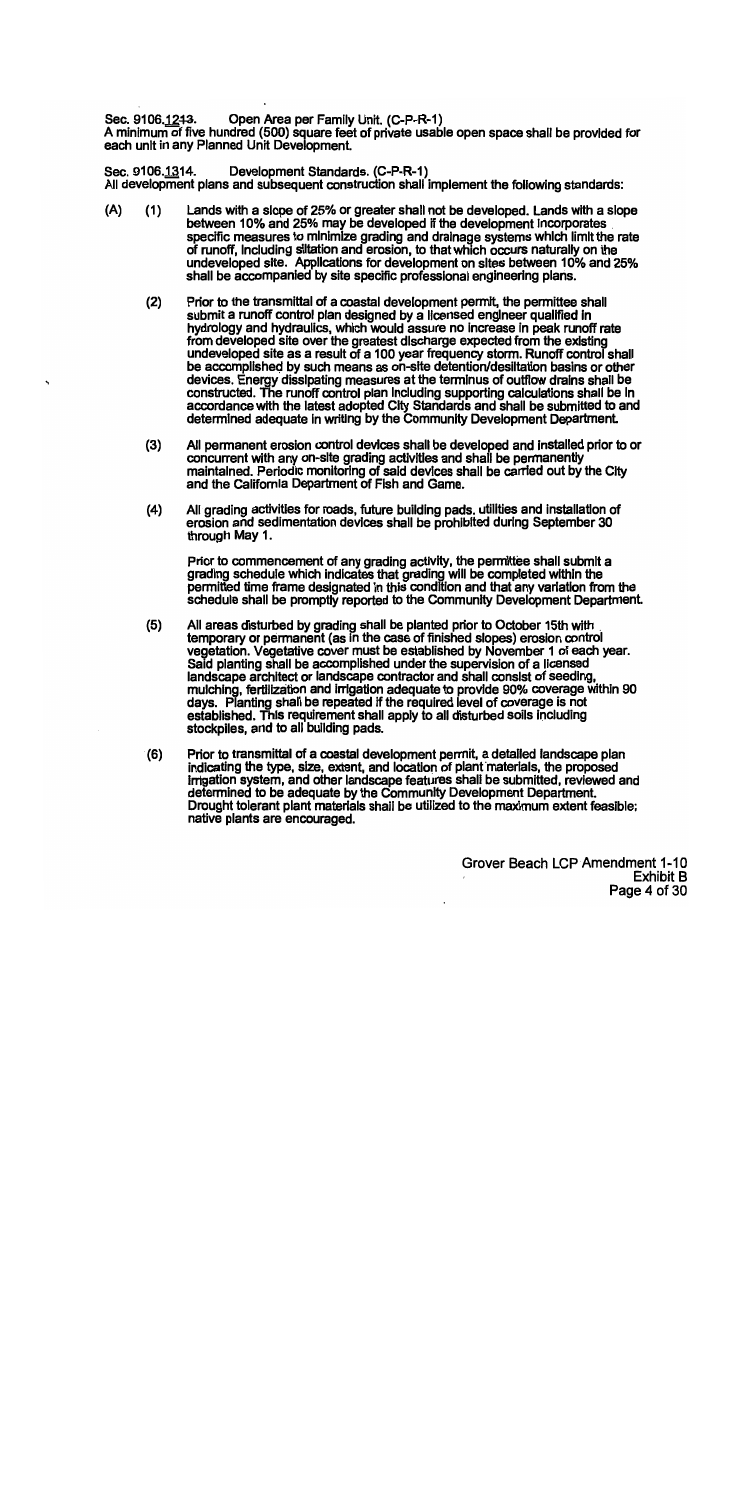$(7)$ Moderate Soil Limitations: Cut and fill slopes on areas under 20% slope shall not be over 4:1 slope and four feet high, compacted (if fill), with straw mulch broadcast and rolled at 3000 pounds per acre, and seeded with a grass and native shrub seed mixture generally having the following basic ratio of components:

> Native woody shrubs-6 lbs/acre Native herbaceous annuals and perennials--15 lbs/acre Native grasses-60 lbs/acre Wood fiber mulch with soil binder-1500 lbs/acre Fertilizer-150 lbs/acre

Low Soil Limitations: Cut and fill slopes on areas under 10% slope shall not exceed 3:1 slope and four feet in height. Disturbed soil shall be hydroseeded (no straw mulch needed) with the seed mixture as recommended above, except additional wood fiber shall be incorporated at a minimum of 2000 lbs/acre.

- $(8)$ Temporary dust controls shall be employed during construction. Watering down methods used to control dust shall not erode the soil. Downhill cut or fill areas shall be lined with straw bales to control erosion from runoff. Where exposed soil conditions exist within the landscaped and irrigated portions of the sites near dwellings, slopes shall be planted with ground cover netting to retain soil. Plant materials shall be selected, sized and spaced to achieve total soil surface coverage in one year with irrigation provided. Trees and shrubs having fibrous root systems shall be used. Any of the mulch and seed mitigation measures described in (A)(7) above may be used instead of erosion control netting.
- $(9)$ That the City and the State Department of Fish and Game be made "third party" to the project's CC and R's to the extent that the City and/or the Department of Fish and Game may come onto private property to inspect and if necessary perform maintenance on drainage and erosion control devices and place a lien on the subject properties to recover cost of said maintenance.
- That multi-level construction designs be used to reduce required grading.
- (B)<br>(C)<br>(D)
- That a combination of slopes and low retaining walls be used to reduce grading.<br>That pier or post and beam type construction be used for sites in excess of fifteen (15) percent cross slope. Under area to be closed in or made aesthetically acceptable to the Planning Commission.
- That areas of significant natural vegetation be protected and enhanced where feasible. 得
- That architectural designs shall generally follow the criteria set forth in the adopted Advisory Architectural Design Guldellnes.
- (G)<br>(H) That native plant material shall be the major theme in all landscape designs.
- That roads, driveways, and structures shall be sited and designed to prevent Impacts which would significantly degrade the adjacent environmentally sensitive area.
- That public utilities and cable TV shall be placed underground.
- (I)<br>(J) That reasonable mitigation to protect Archaeological or Paleontological resources shall be required.
- $(K)$ That all roof material shall be of fire resistant material such as tile or heavy asphait shingles, not wood shakes or shingles.
- That there be a minimum of ten (10) feet between any single family detached dwellings.  $(L)$

# Article IX - Planning and Zoning Regulations, Chapter 1, Part 14 Mixed Use Development District is amended to read as follows:

PART 14 - MIXED USE DEVELOPMENT DISTRICT OR "M-U" DISTRICT

Sec. 9114.1.

Purpose. (M-U)

Grover Beach LCP Amendment 1-10 **Exhibit B** Page 5 of 30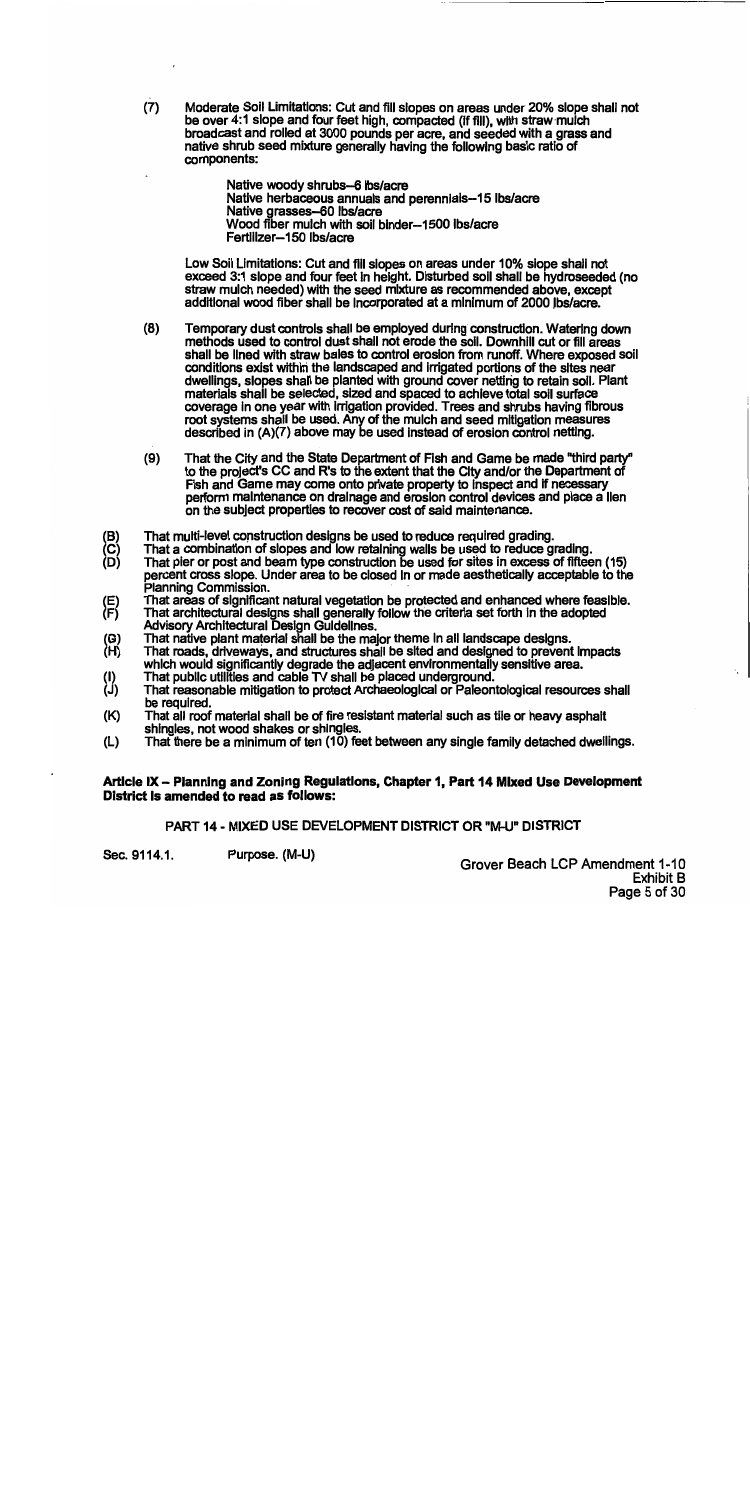The M-U District allows a combination of commercial, office, residential, recreational, and institutional uses. Allowing non-residential uses along with residences can reduce the cost of the housing development. The District is intended to Implement the affordable mixed use designations B. D and E in the Land Use Element of General Plan along Grand Avenue, however, it may be applied to other areas as designated by the City Council. Residential density is not to exceed twenty (20) dwelling units per gross acre, unless otherwise restricted in the General Plan.

#### Sec. 9114.2. Use Permit Development Plans Reguired. (M-U)

The compatibility and interaction between mixed uses is to be insured through adoption of a Use Permit general development plan and specific development plans, which indicate proper orientation, desirable design character and compatible land use to provide for:

- $(A)$ A more pedestrian-oriented non-automotive environment and flexibility in the design of land uses and structures than are provided by single-purpose zoning districts, included but not limited to shared parking:
- Recreation areas that are most accessible to the M-U district's inhabitants:  $(B)$
- $(C)$ Environments that are more conductive to mutual interdependence in terms of living. working, shopping, entertainment and recreation.

#### Elements of the General Development Plan. (M-U) Sec. 9114.3.

The general development plan shall, by means of charts, maps, and text material, address the following items:

| <b>TOPIC</b>                                             | <b>EXISTING</b> | PROPOSED |
|----------------------------------------------------------|-----------------|----------|
| Land Uses and Compatibility<br>(A)                       | ×               | X        |
| <b>Streets and Public Parking Lots</b><br><del>(B)</del> | X               | X        |
| <b>Pedestrian and Bicycle Paths</b><br>$+G$              | X               | Х        |
| (D)<br><b>Water System</b><br>۳U۲                        | X               | X        |
| Sewer System<br>{E)                                      | X               | X        |
| Drainage System                                          | ×               | X        |
| Other Utilities<br>$-\left( G\right)$                    | X               | X        |
| <b>Public Services</b><br>(H)                            | X               | X        |
| Phasing<br>₩                                             |                 | X        |
| Conversion of Mobilehome parks<br>(↓)                    |                 | X        |

| <b>TOPIC</b>                                  | <b>EXISTING</b> | <b>PROPOSED</b> |
|-----------------------------------------------|-----------------|-----------------|
| { <del>K}</del><br>-Subdivision-Configuration |                 |                 |

Grover Beach LCP Amendment 1-10 **Exhibit B** Page 6 of 30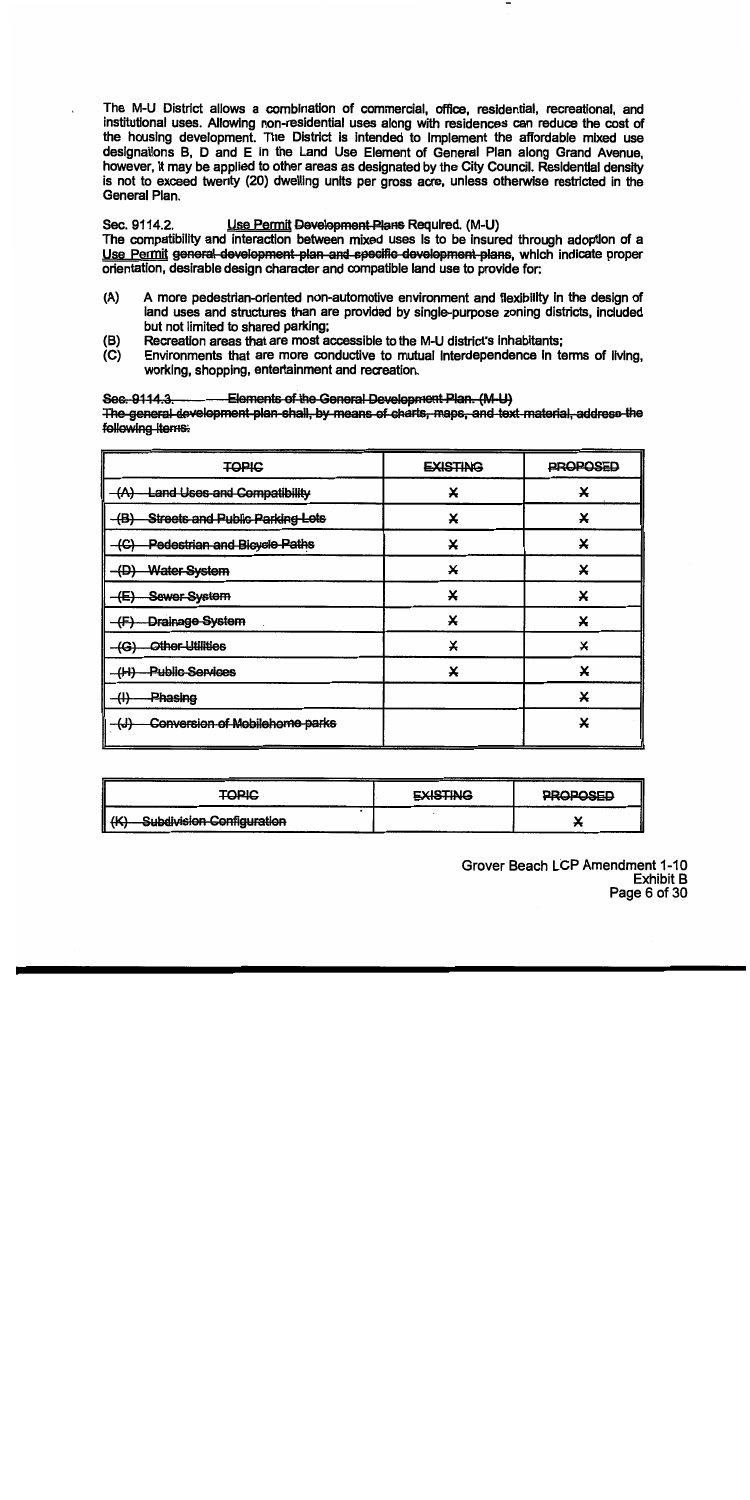| <del>Economic Analysis</del><br>$\tau \rightarrow$ |  |  |  |
|----------------------------------------------------|--|--|--|
|                                                    |  |  |  |

In addition to the subject property, the general development plan shall, for purposes of information, also include adiacent areas for a reasonable distance therefrom.

Sec. 9114.34. Application Requirements Elements of Specific Development Plans. (Mī۱

A Use Permit Specific development plans shall include all of the following items:

- $(A)$ Preliminary grading plans.
- (B) Landscaping plans.
- $(C)$ Utilities and public Improvement plans.
- (D) Sample building elevations showing general architectural style and helght.
- $(E)$ Subdivision plans.
- $(F)$ Access points for loading.
- $(G)$ Buffer zones and setbacks.
- $(H)$ How the proposal is in general conformity with, or in excess of, minimum requirements set forth for the M-U District.
- A list of the permitted and conditionally permitted uses proposed for the development.  $(1)$

#### Application Approval Adoption and Amendment of Development Plans. Sec. 9114.45. (M-U)

- A Use Permit General development plans shall be presented to the Planning  $(A)$ Commission for review at a public hearing. The Planning Commission shall indicate by resolution their recommendation to approve, conditionally approve, or disapprove the Use Permit general development plan. The Planning Commission shall act on said plans within a period not to exceed ninety (90) days from the date the application is accepted as complete. The time period may be extended upon mutual consent of the Planning Commission and developer. The Planning Commission recommendation shall be reported to the City Council and the developer. Upon receipt of the Planning Commission's recommendation on the Use Permit said report, the City Council shall consider the Use Permit general development plan at a public hearing. The City Council may approve, conditionally approve, or disapprove the Use Permit general development plan
- Upon approval of the general development plan by the City Council, specific  $\left( \bigoplus \right)$ development plans in conformity with the general development plan may be presented for approval. Specific development plans shall be considered by the Planning Commission at a public hearing in the same manner prescribed in Section 9144.5 for Use Permits. The Planning Commission shall indicate by resolution their decision to approve, conditionally approve, or disapprove specific development plans. The Planning Commission shall act on said plans within a period not to exceed ninety (90) days from the date the application is accepted as complete. The time period may be extended upon mutual consent of the Planning Commission and developer.
- General development plans and specific development plans may be amended in the  $\left\langle \mathbb{G}\right\rangle$ same manner as they are adopted, provided that no specific development plan may be amended that also requires an amendment to the general development plan until the latter has been amended.

Grover Beach LCP Amendment 1-10 Exhibit B Page 7 of 30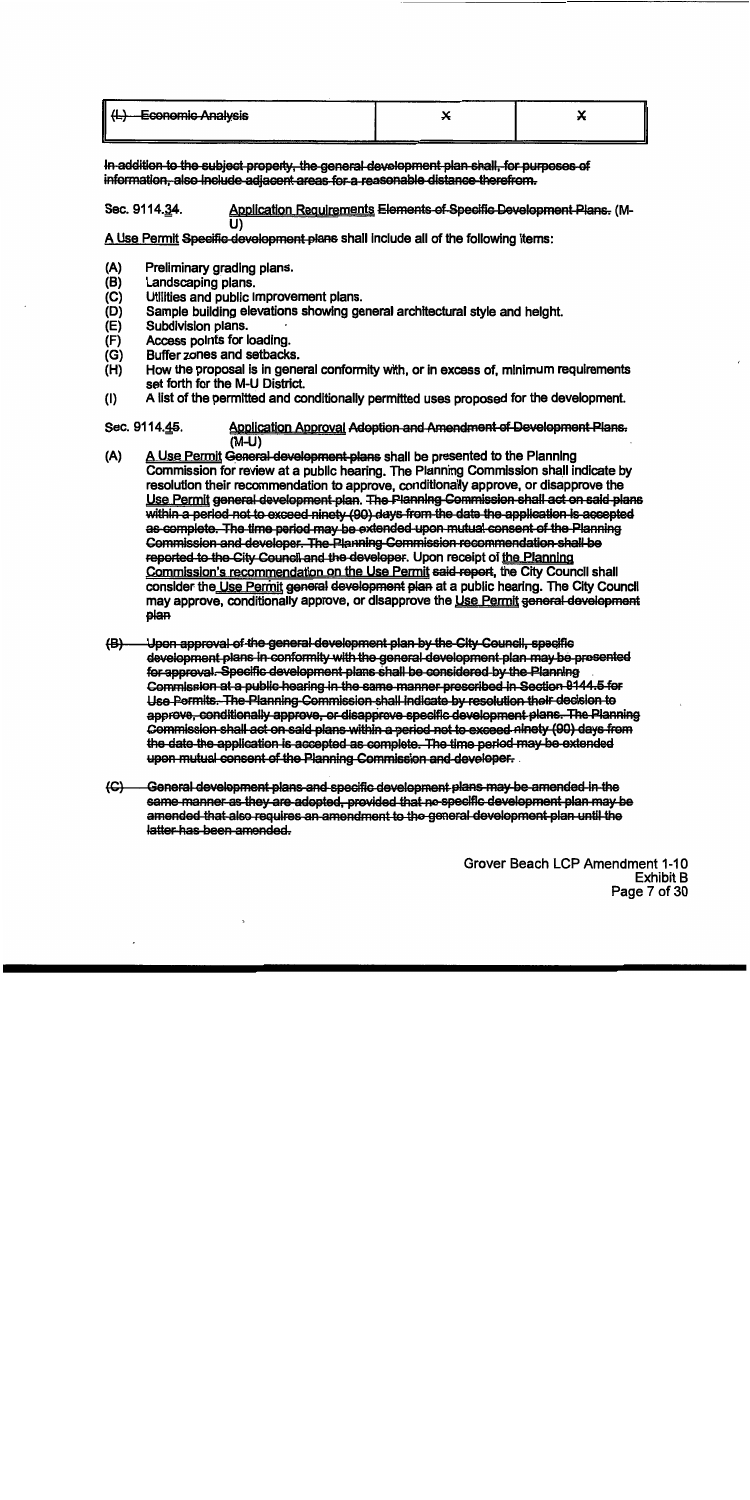Sec. 9114.56. Uses Permitted. (M-U)

The types of permitted uses shall be determined at the time the Use Permit general development plan is reviewed by the Planning Commission.

Sec. 9114.7. Uses Permitted Subject to Obtaining a Use Permit. (M-U) The types of uses requiring approval of a Use Permit shall be determined at the time the general development plan is reviewed by the Planning Commission.

Sec. 9114.68. Pre-existing Uses. (M-U)

The following requiations shall remain in effect until a Use Permit is general and specific development plan are approved for a project site:

#### $(A)$ Residential:

 $(1)$ All residential units in existence in the month of July, 1996, shall be permitted uses. Additions to such residences not creating new units and not exceeding fifty percent of the existing floor area or 1,500 square feet, whichever is greater, shall be permitted.

Additions to existing residential developments greater than fifty percent of  $(2)$ the existing floor area may be permitted subject to obtaining a Use Permit in accordance with Section 9144.5.

(B) Mobilehome Parks: All mobilehome parks in existence in the month of July, 1996, shall be permitted uses. Repair and maintenance of units within mobilehome parks shall be permitted. An increase in the number of mobilehome units within the park is not permitted.

#### $(C)$ **Commercial Uses:**

 $(1)$ All commercial businesses holding valid City Business Tax Certificates in the month of July, 1996, shall be permitted uses. Transfer of ownership, name changes, or establishment of a new business within the same general use classification shall be permitted.

Uses permitted in the commercial district closest to the boundary of the  $(2)$ M-U District shall require the be-permitted-uses. Uses requiring approval of a Use Permit in the commercial district closest to the boundary of the M-U District shall be uses permitted subject to obtaining a Use Permit.

Sec. 9114.79. Maximum Allowable Height. (M-U)

- The maximum building or structural height of all buildings shall be three (3) stories and  $(A)$ not exceed thirty-five (35) feet, including roof equipment screens.
- (B) Accessory buildings may not exceed fourteen (14) feet in height.

Sec. 9114.840. Maximum Building Site Coverage by Buildings or Structures. (M-U) The maximum coverage of a lot by all structures shall not exceed fifty (50) percent of the lot area and, provided further, that a minimum of ten (10) percent of the land area shall be landscaped with suitable plants, trees, or shrubs; such landscaping to be maintained to the approval of the Planning Commission as a condition of the use.

Sec. 9114.944. Minimum Yards Required. (M-U)

The following minimum yard requirements refer to the perimeter of the planned site.

Front Yard: None along Grand Avenue. For lots fronting on other streets, there is no  $(A)$ 

> Grover Beach LCP Amendment 1-10 **Exhibit B** Page 8 of 30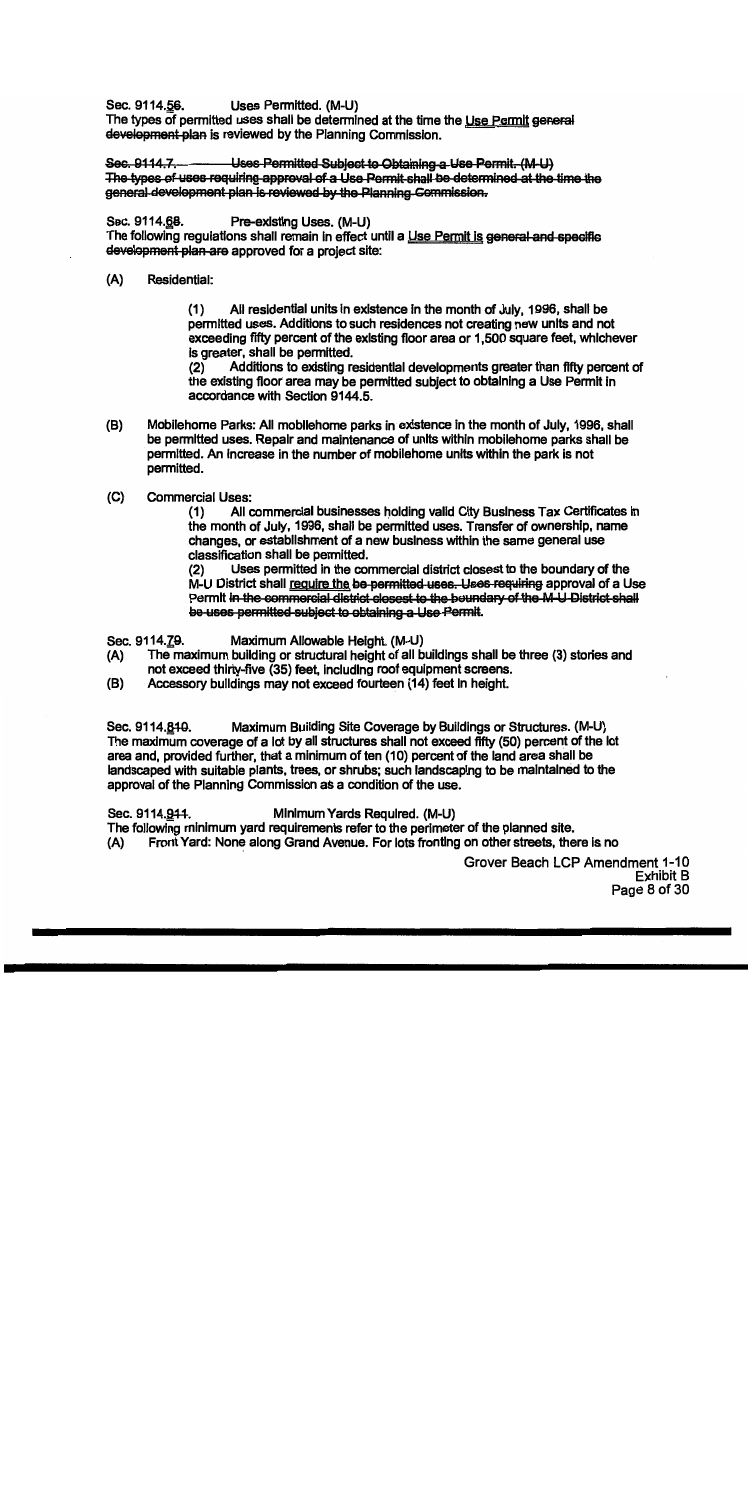minimum front yard, unless adjacent to a residential district, then ten (10) feet. Side and Rear Yard: None, unless adiacent to a residential zone, then five (5) feet.

Sec. 9114.1042. Elevations, Site Plans and Landscaping Approval. (M-U)

Approvals: Development of property in the "M-U" District shall require a Use Permit  $(A)$ Architectural Approval, as set forth in Section 9144.53 of this Chapter, prior to building permit application submittal. The application shall be accompanied by detailed architectural drawings and site plans, all to a workable scale, showing the elevation and location of proposed buildings and the following additional information:

> Location and type of landscaping. Landscape plans shall be prepared by  $(1)$ qualified professionals.

- Use and treatment of grounds around buildings and structures.  $(2)$
- $(3)$ Off-street parking.

(B)

 $(4)$ Physical features; such as trees, utility poles, hydrants, floodlights, driveways, fences, signs, and proposed drainage facilities.

All development shall be in accordance with the approved plans prior to final inspection by the **Building Department.** 

- $(B)$ Landscape/Open Space: Landscaping and open spaces should be designed as an integral part of the overall site plan design. Landscaping and open spaces should enhance the building design, enhance public views and spaces, provide buffers and transitions, provide for a balance of solar uses, and provide screening. Additionally, the landscape design should accent the overall design theme through the use of structures such as arbors or trellises, hardscape, and special paving.
- $(C)$ Outdoor Living Space: Outdoor Ilving space for residential units shall be provided as follows:

| Studio Unit:     | Ground floor units = 100 square feet<br>Second floor units & above = $60$ square feet |
|------------------|---------------------------------------------------------------------------------------|
| 1 Bedroom Unit:  | Ground floor units $= 120$ square feet<br>Second floor units & above = 72 square feet |
| ≥2 Bedroom Unit: | Ground floor units $= 140$ square feet<br>Second floor units & above = 84 square feet |

Private outdoor living space shall be provided for each dwelling unit as  $(1)$ follows:

 $(2)$ Private outdoor living space areas shall have a minimum dimension in any direction as follows: Ground floor units  $= 10$  feet: second floor units and above  $= 6$  feet.

Private outdoor Ilving space may include planter areas of less than 50  $(3)$ square feet, patio areas, baiconies, and decks, but shall not include stairs, entrance decks, and/or landings.

Private outdoor living space on the ground floor may be within required  $(4)$ yards.

Sec. 9114.1143.

Architectural Design. (M-U)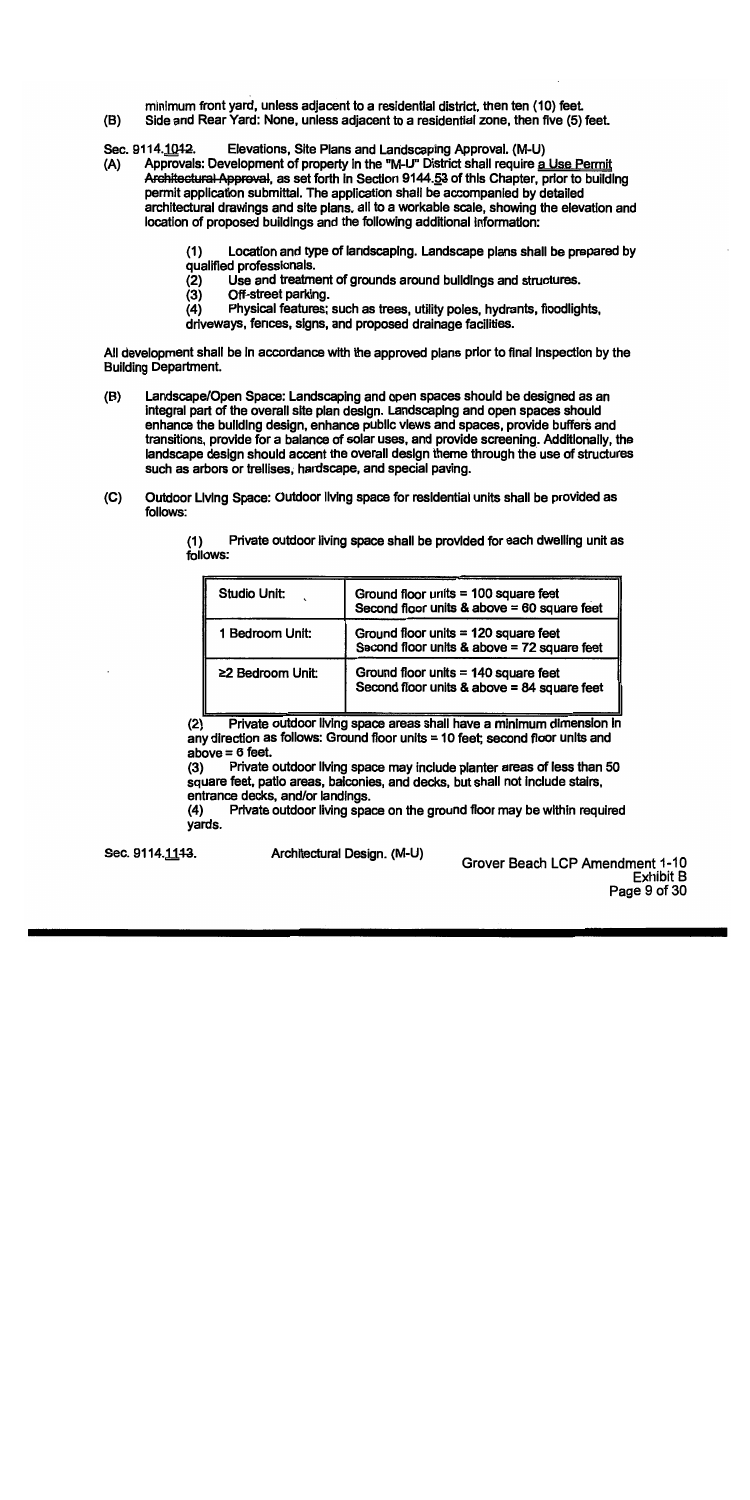- $(A)$ Design Theme: The overall project design shall be consistent with the adopted General Plan, Neighborhood Plan, and design plans for the area. A recognizable design theme shall be established for each building. That theme shall be one which creates a harmonious building style, form, size, color, material and roof line, as it relates to surrounding planned or existing developments. Subtle variations are encouraged which provide visual interest but do not create abrupt changes causing discord in the overall design of the immediate area. Emphasis shall be placed on pedestrian pathways, plazas and common areas to connect the various uses and structures on the site.
- Scale: The mass and scale of the buildings need to be proportionate to the site, open (B) spaces, street locations, and surrounding developments. No matter what the scale of a building. setbacks and overall heights should provide an element of openness and human scale. Multl-story buildings shall be setback toward the center of the site or be designed in a stepped style. Adequate spacing shall be maintained between residential and nonresidential uses to insure visual and acoustical privacy for dwelling units.
- $(C)$ Materials and Colors: Colors, textures, and materials shall be coordinated to achieve total compatibility of design. They should blend well with the environment and not cause abrupt changes.
- (D) Equipment Screening: Any equipment, whether on the roof, side of building, or ground, shall be screened. The method of screening shall be architecturally integrated in terms of material, color, shape, and size. The screening design shall blend with the building design. Where individual equipment is provided, a continuous screen is desirable.

#### Sec. 9114.1244. Site Design. (M-U)

- Building Spacing: Adequate spacing shall be maintained between residential and  $(A)$ nonresidential uses to insure visual and acoustical privacy for dwelling units. Fences, insulation, walks, landscaping, and sound reducing construction techniques shall be used as appropriate for the aesthetic enhancement of the development and the privacy of its occupants, the screening of objectionable views or uses, and the reduction of noise.
- Access/Circulation: The access and circulation of a development should be designed to (B) provide a safe and efficient system, both on and off the site. Points of access shall be designed in conformance with City regulations. The circulation system shall be designed to reduce conflicts between vehicular and pedestrian traffic, minimize impacts on . adiacent properties, combine circulation and access areas where possible, and provide adequate maneuvering areas. Points of access shall not conflict with other planned or existing access points. Where appropriate, the internal circulation system shall provide pedestrian and bicycle paths that are physically separated from vehicular traffic.

#### Sec. 9114.1345. Parking Areas. (M-U)

- The provisions of Sections 9138.1 and 9138.8 shall apply in determining the amount of (A) required parking space that must be provided for each use and if a reduction can be made for shared parking. The parking spaces and loading areas shall be improved as set forth in Part 38.
- Parking should not be the dominant element in the overall design of a project and should  $(B)$ be designed to minimize visual disruption.
- Parking areas should be screened from streets through combinations of mounding.  $(C)$ landscaping, low profile walls and grade separations.
- The design of parking areas should minimize auto noise. Ilght and glare, and ambient air (D) temperature. This can be accomplished through the use of sound walls, general location, use of well designed lights, and landscaping throughout the parking lot.

Sec. 9114.1446.

Fencing and Screening. (M-U)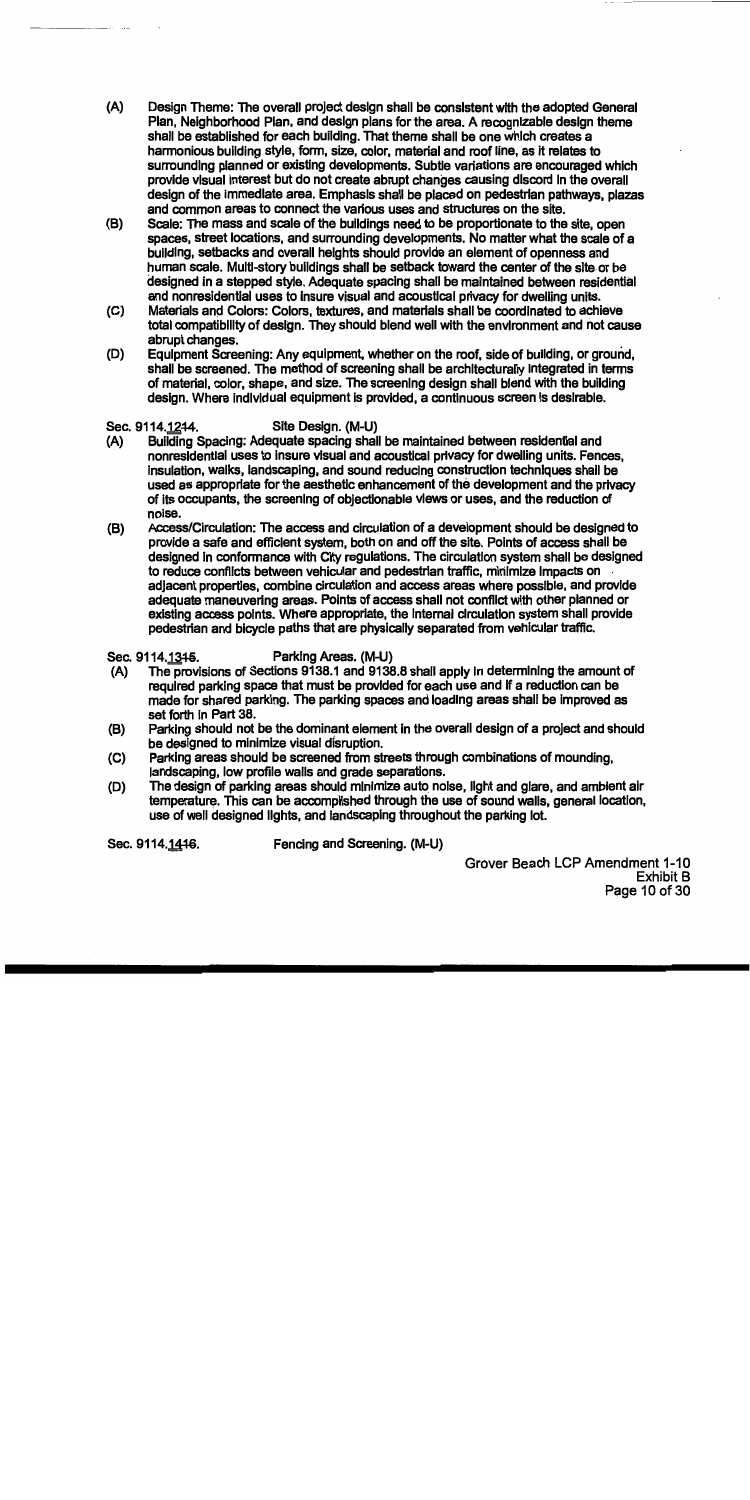The use of any fencing or walls should be consistent with the overall design theme. Fences and walls are discouraged unless needed for a specific screening, noise mitigation, or safety purposes. Where they are needed, color, material and variation of the vertical/horizontal plane are needed to blend with the site and building design.

#### Sec. 9114, 1547. Exterior Design. (M-U)

- Lighting: On-site lights shall provide a safe, functional, and aesthetic design. Enough  $(A)$ lighting should be provided to ensure a safe environment while at the same time not cause areas of intense light or glare. Fixtures and poles shall be designed and placed in a manner consistent and compatible with the overall site and building design.
- Utilities and Ancillary Equipment: On-site utilities and equipment shall be located in (B) inconspicuous areas, away from public vlew. Where they are located in public view, they shall be screened with a combination of material that best suits the overall design theme.
- Signs: Signage shall comply with the requirements of the City's sign ordinance (Chapter  $(C)$ 4 of Article IX of the Municipal Code) for the C-B-D zone. A sign program shall be required for the entire development. Such program shall include design criteria to establish an integrated and harmonious use of slons with respect to letter style. materials, color, size, shape and other design characteristics.
- Street Furniture: Benches, trash receptacles, information kiosks, and other street (D) furniture shall be incorporated into the public areas of the project. Such furniture shall be designed and placed in a manner consistent and compatible with the overall site and building design.

# Article IX - Planning and Zoning Regulations. Chapter 1, Part 21 Planned Commercial District Is amended to read as follows:

# PART 21 - PLANNED COMMERCIAL OR "P-C" DISTRICT

Sec. 9121.1. Purpose, (P-C)

The Planned Commercial District is intended to provide for visitor-serving needs in a manner that is sensitive to the environmental, visual and archaeological resources within and adjacent to the boundaries of the District by sensitively siting and designing structures.

#### Sec. 9121.2. Plans Required. (P-C)

A general development Permit Application plan and specific development plans shall be required of the developer and approved as required herein before any development shall take place in any area.

Sec. 9121.23. Uses Permitted. (P-C)

See Table 1 (following Part 22) for a list of permitted uses. Permitted uses are identified with a "P" in the column headed "P-C."

- Elements of the General Development Plan. (P-C) Sec. 9121.4. Said general development plan shall, by means of charts, maps, and text materials, address the following: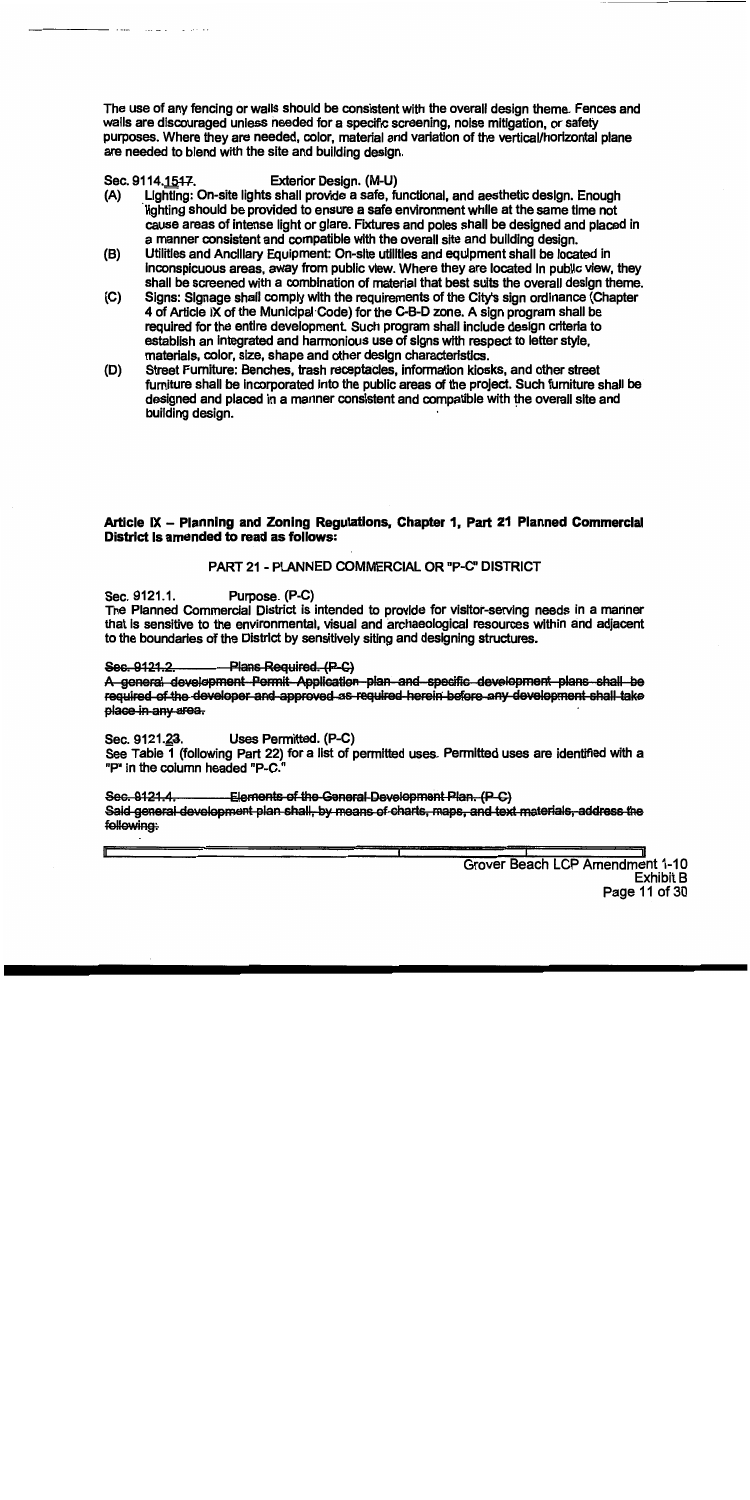| <b>TOPIC</b>                             | <b>EXISTING</b> | <b>PROPOSED</b> |
|------------------------------------------|-----------------|-----------------|
| <del>Land Uso</del><br>68 N              |                 |                 |
| /Q`<br><b>Streets</b><br>Œ               |                 |                 |
| <del>Topography</del>                    |                 |                 |
| וחז<br>Groundcover and vegetation        |                 |                 |
| Utilities, public services<br>/F)<br>τ÷, |                 |                 |
| 7F)<br>Economic impact analysis          |                 |                 |
| בי<br>Drainage-patterns                  |                 |                 |

Application Requirements Elements of Specific Development Plans. (P-Sec. 9121.35. C)

Upon approval of said general development plan by the City Council, after receipt of recommendations thereon from the Planning Commission, specific development plans in conformity with the General Plan may be presented for approval to the Planning Commission. Specific development plans shall be presented, considered, and approved in the same manner prescribed in Section 9144.5 for Use Permits. Said plans may be presented for all parts of the Planned Commercial area and Development applications shall include all of the following items:

- $(A)$ **Grading Plans.**
- $(B)$ Landscaping plans.
- $(C)$ Utilities plans; plans for public improvements.
- $(D)$ Erosion control plans.
- $(E)$ Sample building elevations and information showing how buildings and roads will be fitted to their respective sites with a minimum of grading and vegetation removed.
- Subdivision plans. (F)
- (G) Proposals relative to land use, parking, building heights, building site areas in general conformity with, or in excess of, minimum requirements set forth in this Part with relation to land uses corresponding with land uses proposed.

Said applications specific development plans shall demonstrate their conformance to the appropriate parts of this Article that delineate development standards.

#### Sec. 9121.46. Application Approval Adoption of Plans. (P-C)

General d Development applications plans shall be presented to the Planning  $(A)$ Commission for review at a public hearing. The Planning Commission shall indicate by resolution their recommendation to approve, conditionally approve, or disapprove the general-development application plan. The Planning Commission shall act on said plans within a period not to exceed ninety (90) days from the date the application is accepted as complete. The time period may be extended by mutual consent of the Planning Commission and the developer. The Planning Commission recommendation shall be immediately reported to the City Council and to the developer. Upon receipt of the Planning Commission's recommendation on the development application said-report, the City Council shall consider the general development application plan at a public hearing.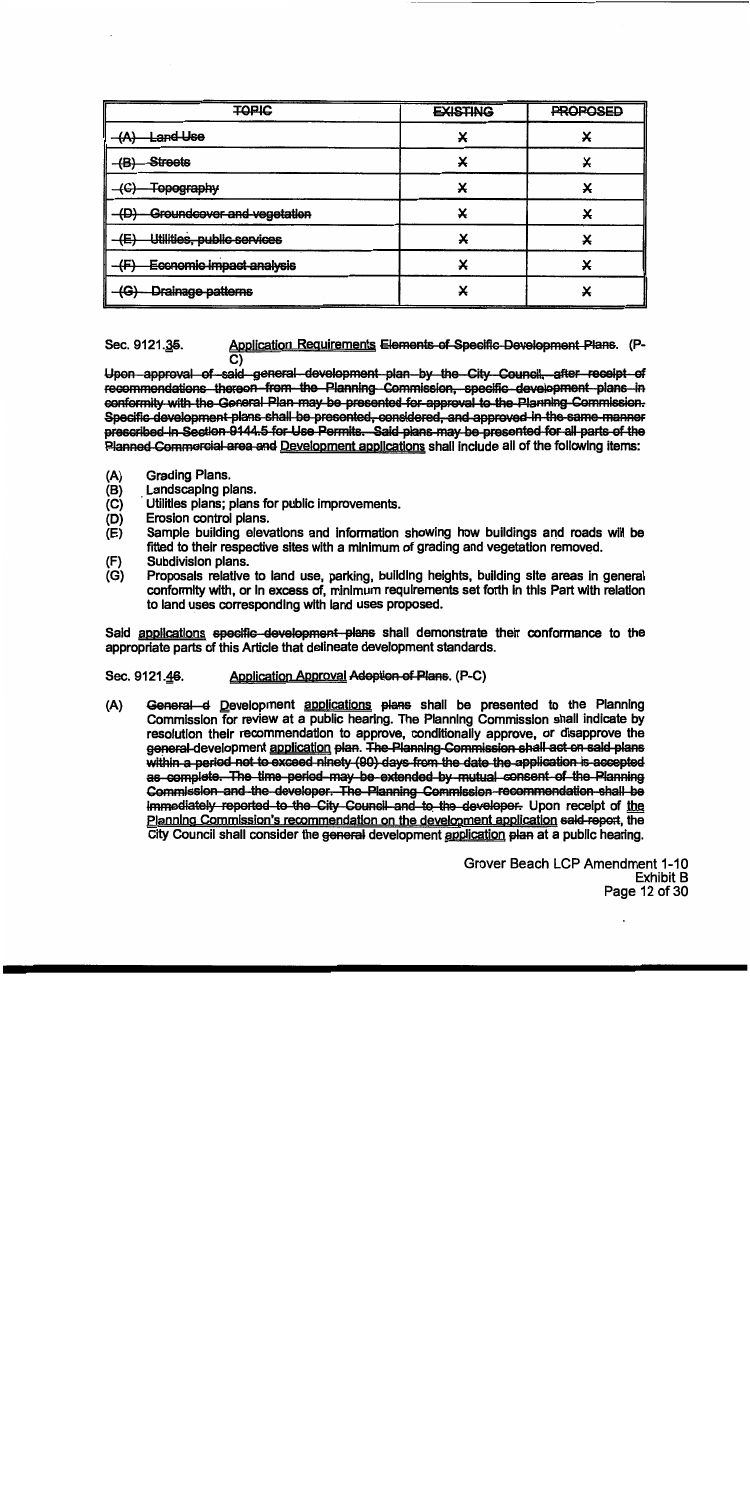The City Council may approve, conditionally approve, or disapprove the general development application plan.

- $\left( \mathbf{B}\right)$ -Specific development-plans-shall-be-considered-by-the-Planning-Commission-at-a-public hearing in the same manner prescribed in Section 9144.5 for Use Permits. The Planning Commission shall indicate by resolution their decision to approve, conditionally approveor disapprove specific development plans. The Planning Commission shall act on said plans within a period not to exceed ninety (90) days from the date the application is accepted as complete. The time period may be extended upon mutual consent of the **Planning Commission and developer.**
- (C) General development plans and specific development plans may be amended in the same manner as they are adopted, provided that no specific development plan may be arnended which also requires an amendment to the general development plan until the latter has been amended.

#### Sec. 9121.57. Effect. (P-C)

No construction or grading shall be done until the development application said plans has have been adopted as outlined herein provided, however, that minor grading which is necessary for the safety of the existing use of any land in the Planned Commercial District shall be allowed as a matter of right and subject only to City Ordinance pertaining to grading.

#### Maximum Allowable Height. (P-C) Sec. 9121.68.

The maximum allowable height in the "P-C" District shall be three (3) stories but not to exceed forty (40) feet.

Sec. 9121.79. Minimum Building Site and Lot Width Required. (P-C)

- $(A)$ Minimum Building Site: Ten thousand (10,000) square feet.
- Minimum Lot Width: Sixty (60) feet. (B)

Sec. 9121.840. Minimum Yards Required. (P-C)

- (A) Front Yard: Each lot in the "P-C" District shall have a front yard extending across the full width of the subject property of not less than ten (10) feet.
- Side and Rear Yards: None specified unless contiguous to a residential District; then ten  $(B)$  $(10)$  feet.

Sec. 9121.944. Fences and Walls. (P-C)

Fences and walls are permitted but not required except when contiquous to any residential District, then such fences shall be required to the maximum height set out in this Section. Fences and walls shall not exceed six (6) feet in height, and where the same are located adjacent to access to, or visible from any public street, the same shall not exceed three (3) feet In height unless the conditions outlined in Section 9137.13 (D) are met.

Sec. 9121, 1042. Minimum Off-Street Parking Required. (P-C)

The provision of Section 9138.1 shall apply in determining the amount of required parking space that must be provided for each use. Parking areas shall be improved as set forth in Part 38.

#### Elevations, Site Plans and Landscaping Approval. (P-C) Sec. 9121.1143.

Approvals: Development of property in the "P-C" District shall require Architectural (A) Approval, as set forth in Section 9144.3 of this Chapter, prior to building permit application submittal. The application shall be accompanied by detailed architectural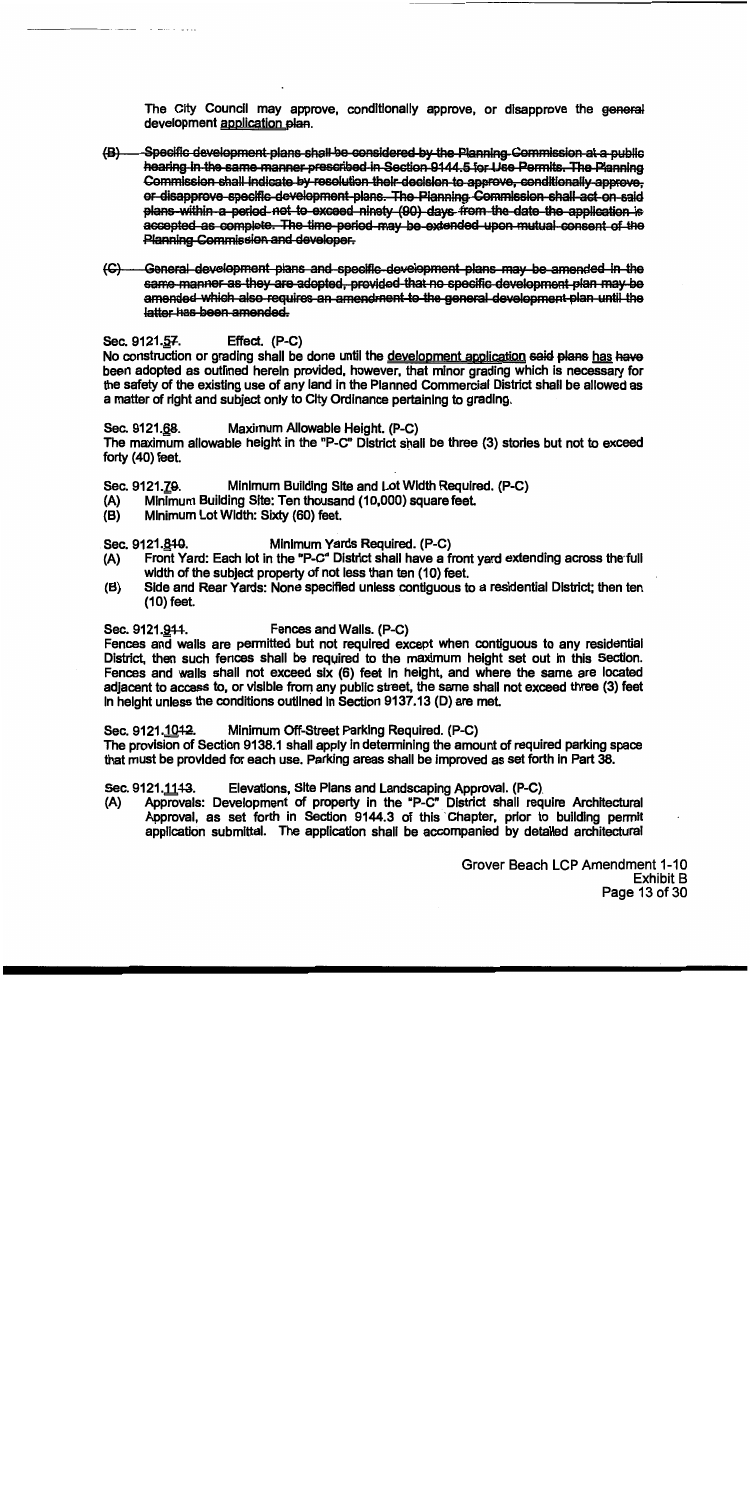drawings and site plans, all to a workable scale, showing the elevation and location of proposed buildings and the following additional information:

- $(1)$ Location and type of landscaping. Landscaping plans shall be prepared by qualified professionals.
- $(2)$ Use and treatment of grounds and around buildings and structures.
- $\ddot{3}$ Off-street parking.
- $(4)$ Physical features; such as trees, utility poles, hydrants, floodlights, driveways, fences, signs, trash enclosures, and proposed drainage facilities.
- Landscaping: Minimum landscaping required is ten (10) percent of the gross area of the  $(B)$ building site. Such landscaping shall be maintained to the approval of the Planning Commission as a condition of the use.

# Article IX - Planning and Zoning Regulations, Chapter 1, Part 22 Coastal Planned **Commercial District is amended to read as follows:**

PART 22 - COASTAL PLANNED COMMERCIAL DISTRICT OR "C-P-C" DISTRICT

Sec. 9122.1. Purpose. (C-P-C)

The Coastal Planned Commercial District is intended to provide for visitor-serving needs in a manner that is sensitive to the environmental, visual and archaeological resources within and adiacent to the boundaries of the District by sensitively siting and designing structures.

#### Plans Required. (C-P-C) Sec. 9122.2

A general development plan and specific development plans shall be required of the developer and approved as required herein before any development shall take place in any area. Said development specific plans shall demonstrate their conformance to the policies and concerns of the various sections of the Local Coastal Program, and appropriate sections of this Article that delineate development standards.

#### Sec. 9122.23. Uses Permitted. (C-P-C)

See Table 1 (following Part 22) for a list of permitted uses. Permitted uses are identified with a "P" in the column headed "C-P-C."

Elements of the General Development Plan. (C-P-C) Sec. 9122.4. Said-general development plan shall, by means of charts, maps, and text materials, address the following:

| <b>TOPIC</b>                           | . The state of the state of the state of the state of the state of the state of the state of the state of the state of the state of the<br><b>EXISTING</b> | <b>PROPOSED</b> |
|----------------------------------------|------------------------------------------------------------------------------------------------------------------------------------------------------------|-----------------|
| <b>Land Use</b><br>78 N                |                                                                                                                                                            |                 |
| <b>Streets</b><br>(R)<br>е             |                                                                                                                                                            |                 |
| <del>Topography</del>                  |                                                                                                                                                            |                 |
| m<br>Groundcover and vegetation<br>प्य |                                                                                                                                                            |                 |
| י⊐/<br>Utilities, public services<br>Œ | v                                                                                                                                                          |                 |
| Œ<br>Economic impact analysis          | v                                                                                                                                                          |                 |
|                                        |                                                                                                                                                            |                 |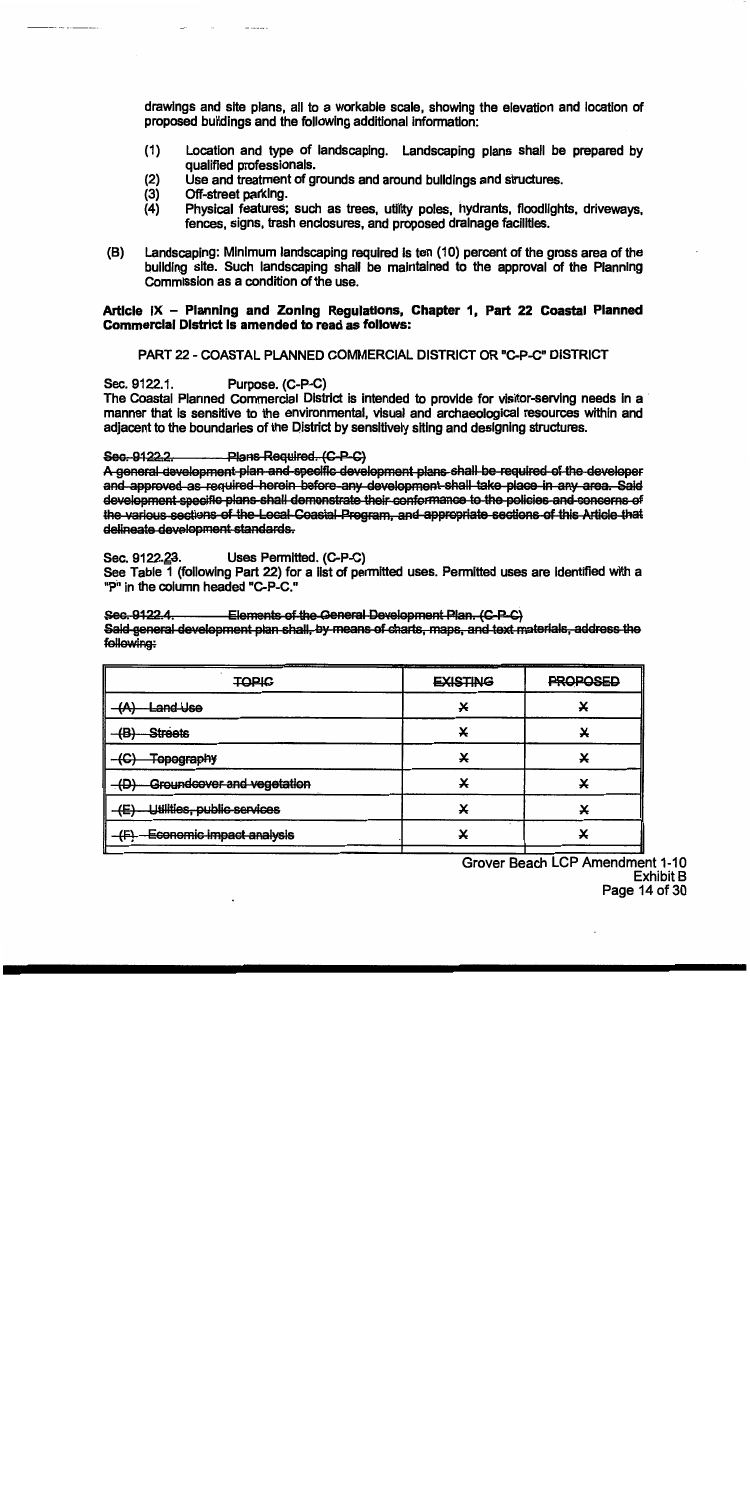| <b>Drainage patterns</b>    |  |
|-----------------------------|--|
| - Public Coastal Access     |  |
| <b>Public Coastal Views</b> |  |

Application Requirements Elements of Specific Development Plans. (C-P-Sec. 9122.35.  $\overline{\mathbf{C}}$ 

Upon approval of said general development plan by the City Council, after receipt of recommendations thereon from the Planning Commission, specific development plans in conformity with the General Plan may be presented for approval to the Planning Commission. Specific plans shall be presented, considered, and approved in the same manner prescribed in Section 9144.5 for Use Permits. Said plans may be presented for all parts of the Coastal Planned Commercial area and Development applications shall include all of the following items:

- $(A)$ Grading plans.
- $(B)$ Landscaping plans.
- $(C)$ Utilities plans; plans for public improvements.
- $(D)$ Erosion control plans.
- Sample building elevations and information showing how buildings and roads will be  $(E)$ fitted to their respective sites with a minimum of grading and vegetation removed.
- Subdivision plans.  $(F)$
- Proposals relative to land use, parking, building heights, building site areas in general  $(G)$ conformity with, or in excess of, minimum requirements set forth in this section with relation to land uses corresponding with land uses proposed.
- Provision for public access to and along the shoreline.  $(H)$
- Protection of existing public views and creation of 1 to 3 additional view corridors to the  $(1)$ golf course and shoreline from Highway 1.

Said applications specific development plans shall demonstrate their conformance to the appropriate parts of this Article that delineate development standards.

#### Application Approval Adoption of Plans. (C-P-C) Sec. 9122.46.

- $(A)$ General d Development applications plans shall be presented to the Planning Commission for review at a public hearing. The Planning Commission shall indicate by resolution their recommendation to approve, conditionally approve, or disapprove the general-development application plan. The Planning Commission shall act on said-plans within a period not to exceed ninety (90) days from the date the application is accepted as complete. The time period may be extended by mutual consent of the Planning Commission and the developer. The Planning Commission recommendation shall be immediately reported to the City Council and to the developer. Upon receipt of the Planning Commission's recommendation on the development application said-report, the City Council shall consider the general development application plan at a public hearing. The City Council may approve, conditionally approve, or disapprove the general development application plan.
- Specific development plans shall be considered by the Planning Commission at a public  $\left( \bigoplus \right)$ hearing in the same manner prescribed in Section 9144.5 for Use Permits. The Planning Commission shall indicate by resolution their decision to approve, conditionally approve, or disapprove specific development plans. The Planning Commission shall act

Grover Beach LCP Amendment 1-10 **Exhibit B** Page 15 of 30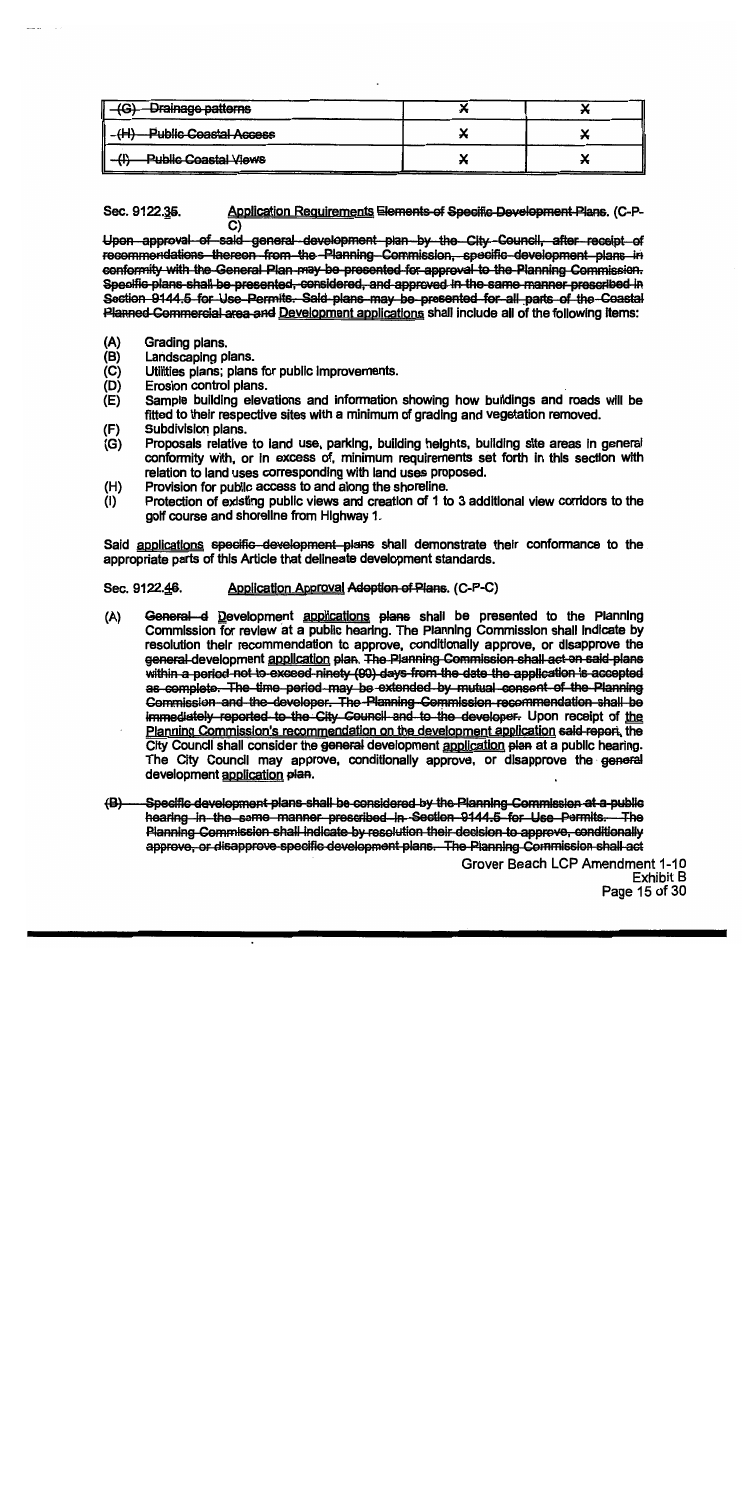on said plans within a period not to exceed ninety (90) days from the date the application is accepted as complete. The time period may be extended upon mutual consent of the Planning Commission and developer.

(C) General development-plans and specific development plans may be amended in the same manner as they are adopted provided, however, that no specific development plan may be amended which also requires an amendment to the general development plan until the latter has been amended.

#### Effect. (C-P-C) Sec. 9122.57.

No construction or grading shall be done until the development application-said-plans-has have been adopted as outlined herein provided, however, that minor grading which is necessary for the safety of the existing use of any land in the "C-P-C" District shall be allowed as a matter of right and subject only to the policies of the Local Coastal Plan and City Ordinances pertaining to grading.

Sec. 9122.68. Maximum Allowable Height. (C-P-C)

The maximum allowable height in the "C-P-C" District shall be three (3) stories but not to exceed forty (40) feet for sixty (60) percent of any project and shall be two (2) stories but not to exceed twenty-eight (28) feet for the remaining forty (40) percent of any project. In each case the protection of existing view corridors shall be required.

Sec. 9122.79. Minimum Building Site and Lot Width Regulred. (C-P-C)

- Minimum Building Site: Ten thousand (10,000) square feet. (A)
- Minimum Lot Width: Sixty (60) feet. (B)

Sec. 9122.840. Minimum Yards Required. (C-P-C)

- Front Yard: Each lot in the "C-P-C" District shall have a front yard extending across the (A) full width of the sublect property of not less than ten (10) feet.
- (B) Side and Rear Yards: None specified unless contiguous to a residential District; then ten  $(10)$  feet.

Sec. 9122.944. Fences and Wails. (C-P-C)

Fences and walls are permitted but not required except when contiguous to any residential District, then such fences shall be required to the maximum height set out in this Section. Fences and wails shall not exceed six (6) feet in height, and where the same are located adjacent to access to, or visible from any public street, the same shall not exceed three (3) feet in height unless the conditions outlined in Section 9137.13 (D) are met.

Sec. 9122.1042. Minimum Off-Street Parking Required. (C-P-C) The provision of Section 9138.1 shall apply in determining the amount of required parking pace that must be provided for each use. Parking areas shall be improved as set forth In Part 38.

Sec. 9122.1143. Elevations, Site Plans and Landscaping Approval. (C-P-C)

- Approvals: Development of property in the "C-P-C" District shall require Architectural (A) Approval, as set forth in Section 9144.3 of this Chapter, prior to building permit application submittal. The application shall be accompanied by detailed architectural drawings and site plans, all to a workable scale, showing the elevation and location of proposed buildings and the following additional information:
	- $(1)$ Location and type of landscaping. Landscape plans shall be prepared by qualified professionals.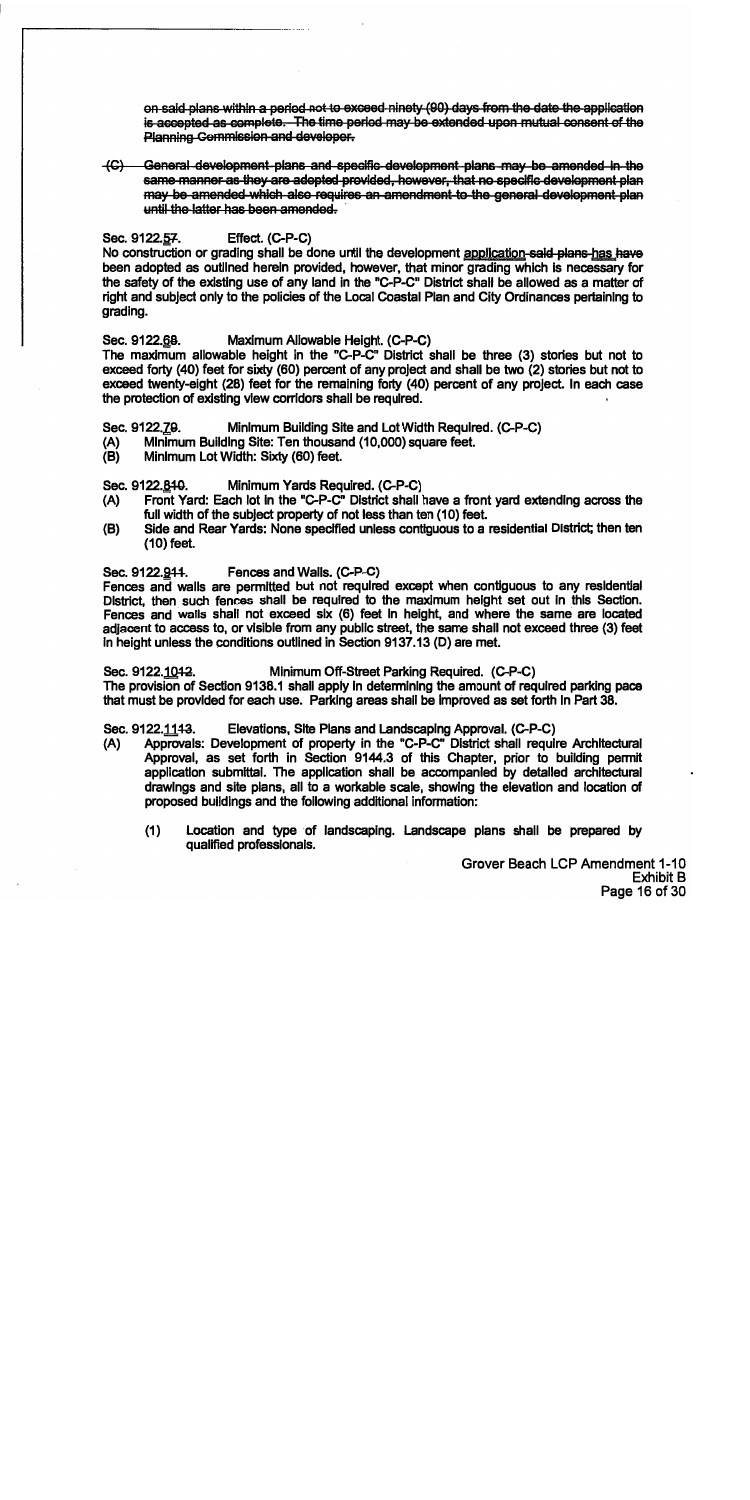- $(2)$ Use and treatment of grounds around buildings and structures.
- $(3)$ Off-street parking.
- $(4)$ Physical features; such as trees, utility poles, hydrants, floodlights, driveways, fences, slans, trash enclosures, and proposed drainage facilities.
- (B) Minimum landscaping required is ten (10) percent of the gross area of the building site. Such landscaping shall be maintained to the approval of the Planning Commission as a condition of the use.

#### Sec. 9122.1244. Development Standards. (C-P-C)

All development plans and subsequent construction shall implement the following standards:

- That all development in this area be sited and designed to protect existing view slots or  $(A)$ corridors from Highway 1 and upland areas to the dunes and shoreline.
- (B) That all development in this area be sited and designed to enhance or create new view slots from Highway 1 to the dunes and shoreline.
- That all development be sited and designed to protect and enhance where feasible the  $(C)$ filtration capabilities of Meadow Creek.
- That reasonable mitigation measures shall be required to protect archaeological or (D) paleontological resources.
- That native plant material shall be the major theme in all landscape designs.  $(E)$
- That all roads, parking lots, and structures shall be sited and designed to prevent  $(F)$ impacts which would significantly degrade the adjacent environmentally sensitive area.
- That the architectural theme of development in this area shall generally follow the criteria  $(G)$ set forth in the adopted Advisory Architectural Design Guidelines and additionally said architectural theme shall be compatible and complimentary to the existing natural vegetation and land forms. The architecture and site design shall include the following characteristics, in order to reduce massing and reduce the sense of verticalness of structures:
	- Use of structural, architectural design elements, i.e., corridors, heavy beams,  $(1)$ posts, arches, columns, colonnades, canopies, cornices, etc.
	- Strong textured look, using woods, tiles, pavers, stuccos, stones, blocks and  $(2)$ bricks, colors, plant material, recesses, etc.
	- Strong feeling or overhead treatment such as roof overhangs, balconies, or dark  $(3)$ facias.
	- $(4)$ Earthen colors. Colors with warm, natural tones. Colors range from whites, yellows, browns, clays, slates, etc.
	- Wall relief (graphic, three dimensional design, landscaping, heavy textured  $(5)$ stucco, wood tiles, etc.)
	- Strong window statement (treatment of frame, mullions, border, etc.)  $(6)$
	- $(7)$ The minimum distance separating buildings shall be equal to the sum of the height of any two adjacent buildings divided by two, but in no case less than 10 feet between buildings.
- That drainage systems be designed to Insure that all silts and olls are removed prior to (H) the water entering a natural drainage channel.
- That areas of significant natural vegetation be protected and enhanced where feasible.  $\mathbf{u}$
- That the existing habitat value of Meadow Creek be protected and enhanced by the use  $(J)$ of buffer zones, additional native landscaping, sediment/oil control devises and controlled and limited pedestrian access to buffer zone areas.
- That the maximum allowable coverage for any project in this District shall be sixty (60)  $(K)$ percent. The remaining forty (40) percent shall be in landscaped open areas.

Grover Beach LCP Amendment 1-10 Exhibit B Page 17 of 30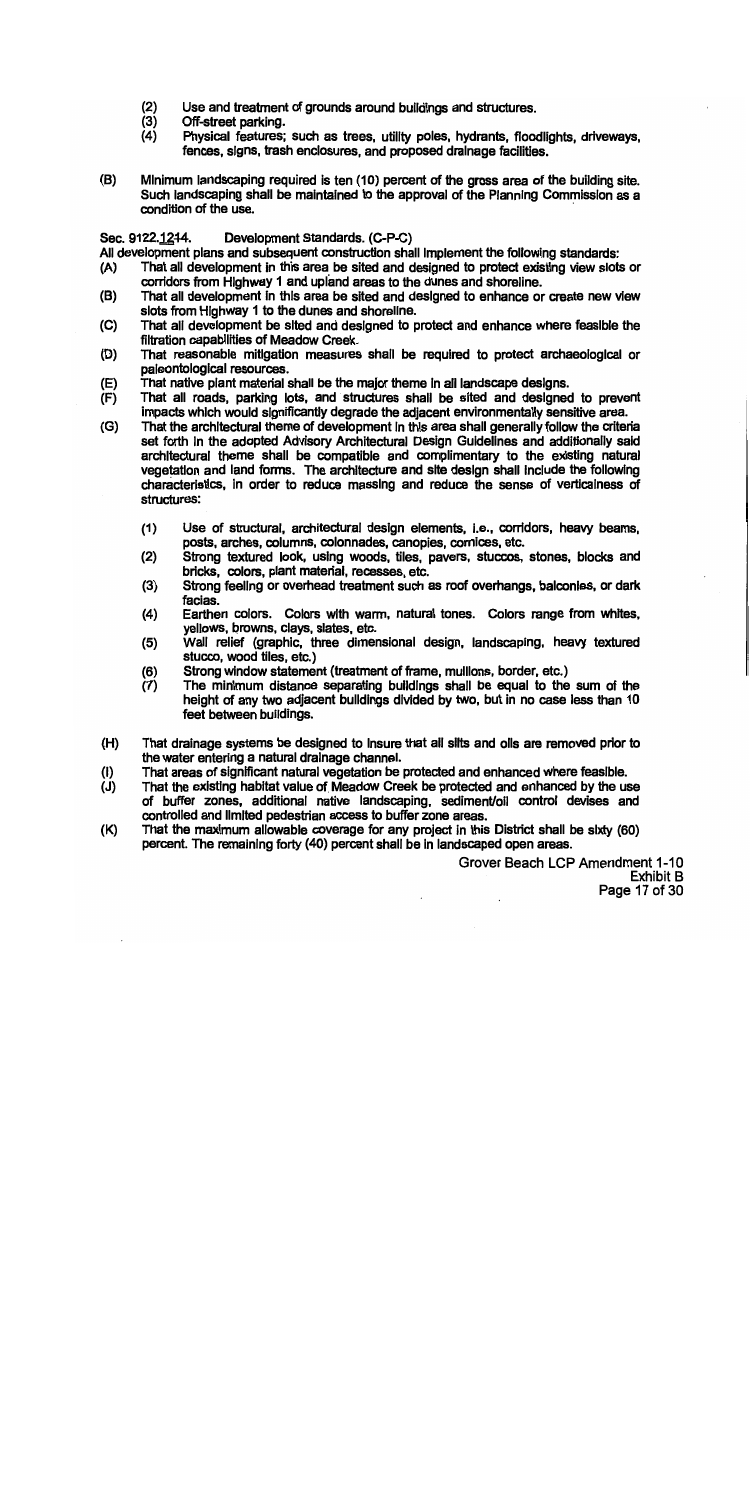- $(L)$ That for hotel/motel/lodge type developments the maximum rooms/acre density south of Le Sage Drive is twenty (20) rooms/acre while north of Le Sage Drive is a maximum of thirty (30) rooms/acre.
- That all development in this area be required to maintain or enhance public access to  $(M)$ and along the shoreline based on the development's impact on public access.

### Article IX - Planning and Zoning Regulations, Chapter 1, Part 27 Planned Community Development District is amended to read as follows:

# PART 27 - PLANNED COMMUNITY DEVELOPMENT DISTRICT OR "P-D" DISTRICT

Sec. 9127.1. Purpose. (P-D)

Planned Community Development Districts are for the purpose of establishing regulations to permit the planning and development of large portions of the City. "P-D" Districts may be established in any area suitable for, and of sufficient size, to contain a planned community.

#### Sec. 9127.2. Use Permit Plans Required. (P-D)

A Use Permit general development plan and specific development plans shall be required of the developer and approved as required herein before any development shall take place in any area designated as a "P-D" District.

#### Sec. 9127.3. Elements of the General Plan. (P-D)

Said general development plan shall, by means of charts, maps and text material, address the following:

| <b>TOPIC</b>                                      | <b>EXISTING</b> | <b>PROPOSED</b> |
|---------------------------------------------------|-----------------|-----------------|
| ₩<br><b>Land Uses and Compatibility</b>           | x               | x               |
| <b>Circulation and Street Improvements</b><br>(B) | X               | X               |
| Water System                                      | x               | X               |
| Sewer System<br>$\mathbf{D}$<br>τP,               | x               | X               |
| <b>Drainage System</b><br>(E)                     | X               | X               |
| Other Utilities<br>Æ<br>₩                         | X               | X               |
| <b>Public Services</b><br><b>fe</b>               | X               | X               |
| <del>(H)</del><br>Economic Analysis               |                 | X               |
| Subdivision Configuration<br>$\mathbf{u}$<br>w    |                 | X               |
| Phasing<br>ŢU,                                    |                 | X               |

In addition to the subject property, said general development plan shall, for purposes of information, also include adjacent areas for a reasonable distance therefrom.

Sec. 9127.34. Application Requirements Elements of Specific Development Plans.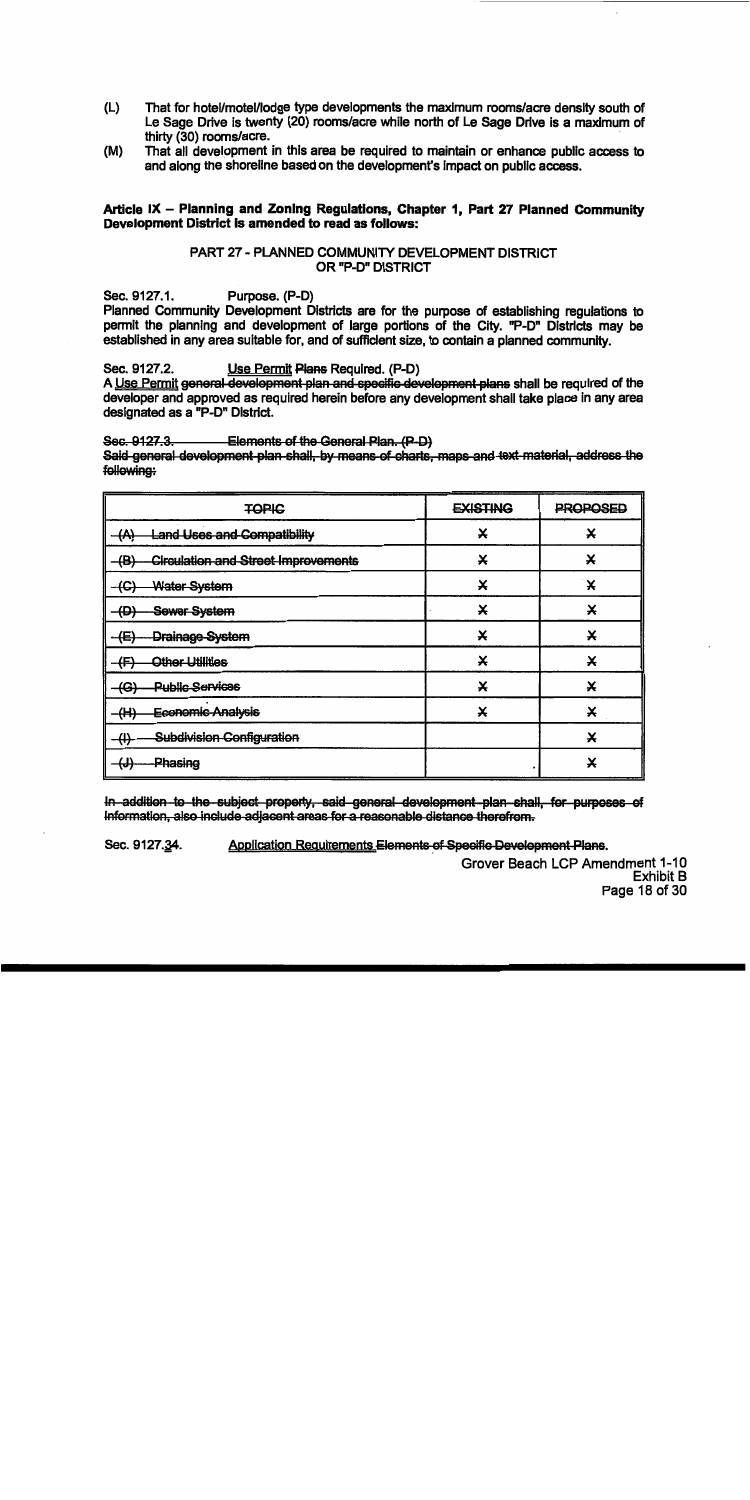$(P-D)$ 

Upon approval of said general development plan by the City Council specific development plans in conformity with the general development plan may be presented for approval. Said plans may be presented for all parts of the "P-D" area and Development applications shall include all of the following items:

- $(A)$ Grading plans.
- $(B)$ Landscaping plans.
- $(C)$ Utilities plans, plans for public improvements.
- Sample building elevations and information showing how buildings and roads will be (D) fitted to their respective sites with a minimum of grading and vegetation removal.
- Subdivision plans.  $(E)$
- $(F)$ Proposals relative to land use, parking, building heights, building site areas in general conformity with, or in excess of minimum requirements set forth in this Chapter with relation to land uses corresponding with land uses proposed.

#### Sec. 9127.45. Application Approval Adoption of Plans. (P-D)

- $(A)$ General dDevelopment applications plans shall be presented to the Planning Commission for review at a public hearing. The Planning Commission shall indicate by resolution their recommendation to approve, conditionally approve, or disapprove the general development application plan. The Planning Commission shall act on said plans within a period not to exceed ninety (90) days from the date the application is accepted as complete. The time period may be extended upon mutual consent of the Planning Commission and devoloper. The Planning Commission recommendation shall be reported to the City Council and the developer. Upon receipt of the Planning Commission's recommendation on the development application said report, the City Council shall consider the general development application plan at a public hearing. The City Council may approve, conditionally approve, or disapprove the general development application plan.
- $\left( B \right) -$ Specific development plans shall be considered by the Planning Commission at a public hearing in the same manner prescribed in Section 9144.5 for Use Permits. The Planning Commission shall indicate by resolution their decision to approve, conditionally approve, or disapprove specific development plans. The Planning Commission shall act on said plans within a period not to exceed ninety (90) days from the date the application is accepted as complete. The time period may be extended upon mutual consent of the Planning Commission and developer.
- General development plans and specific development plans may be amended in the  $\left(\mathbf{G}\right)$ same manner as they are adopted, provided that no specific development plan may be amended which also requires an amendment to the general development plan until the latter has been amended.

#### Sec. 9127.56. Variation from Minimum Requirements. (P-D)

Variation from the minimum requirements referred to in Section 9127.34 hereof may be permitted. The approval of any Use Permit specific development plan which requires such variations shall be had by not less than a majority vote of the total membership of the approving body upon a finding that such variations will produce any one or more of the following results:

- (A) Reduce the area and unsightliness of cut and fill banks.
- (B) Reduce the danger of erosion.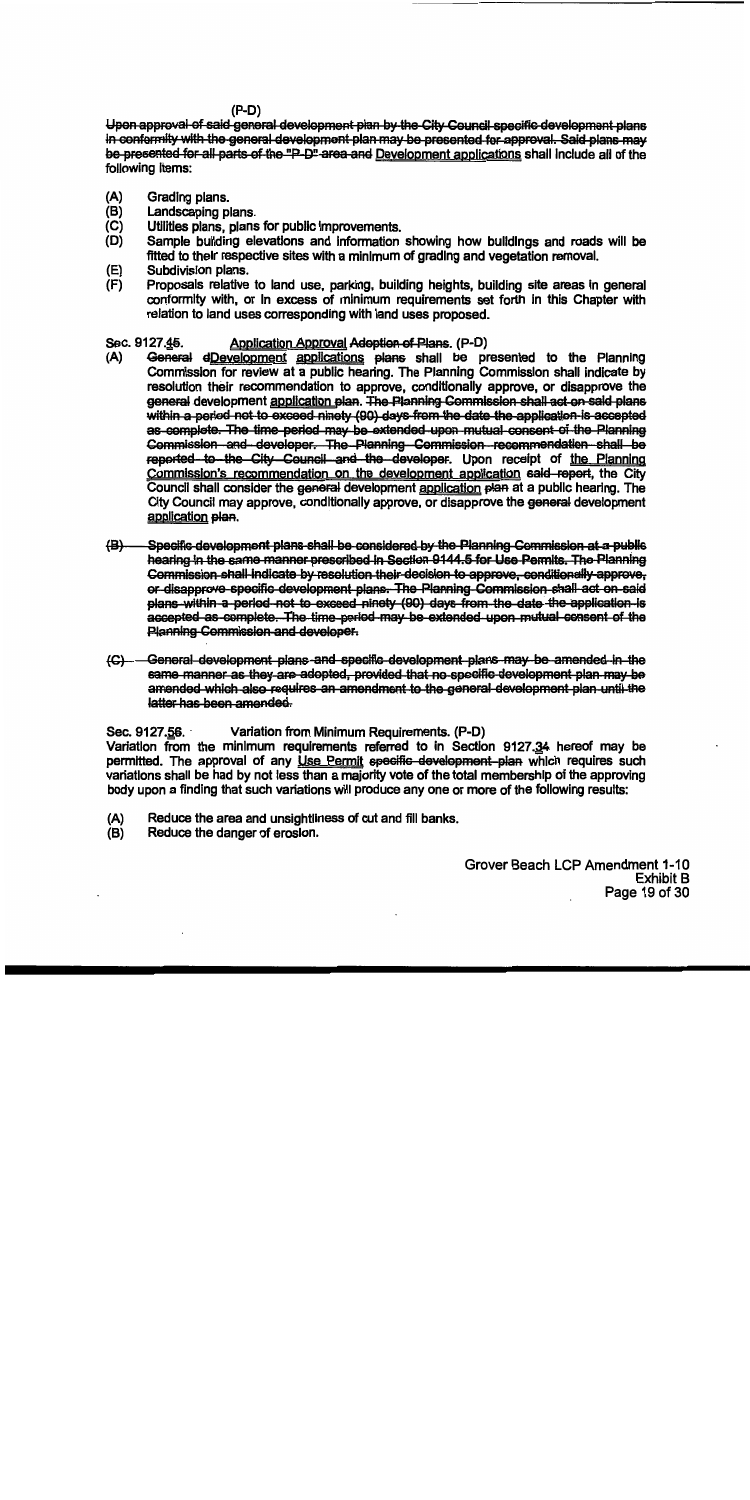- $(C)$ Create better community environment through dedication of public areas, rearrangement of lot sizes, reforestation of barren areas.
- Create other improvements or permit the use of techniques which will produce a more  $(D)$ desirable and livable community than can be obtained by strict compliance with said minimum requirements.

#### Sec. 9127.67. Effect. (P-D)

No construction or grading shall be done until the said plans have been adopted as outlined herein provided, however, that minor grading which is necessary for the enjoyment or safety of the existing use of any developed land in the "P-D" District shall be allowed as a matter of right and subject only to City Ordinances pertaining to grading.

#### Sec. 9127.78. Uses Permitted. (P-D)

Residential. commercial. Industrial. agricultural, public and private utility uses shall be allowed in a "P-D" District provided such uses conform to the underlying zoning district approved general development plan for said "P-D" District and to the regulations, conditions and restrictions imposed by approval of a specific development plan as required by Section 9127.4.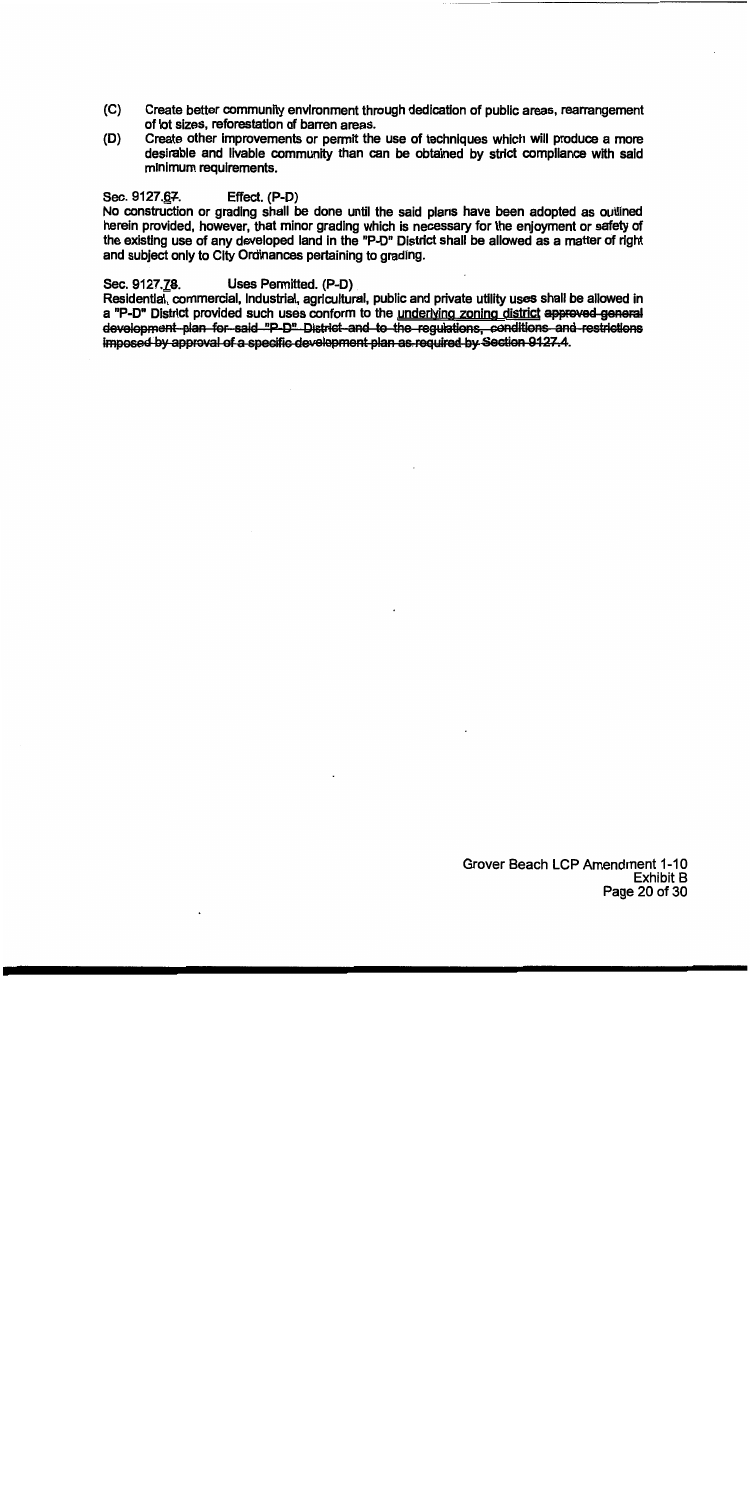### **TABLE 1** USES PERMITTED WITHIN COMMERCIAL DISTRICTS

**LEGEND** 

P **PERMITTED**  $\equiv$ 

**UP** PERMITTED SUBJECT TO OBTAINING APPROVAL OF A USE PERMIT  $\equiv$ 

**AUP** PERMITTED SUBJECT TO OBTAINING APPROVAL OF AN ADMINISTRATIVE  $\equiv$ **PERMIT** 

PERMITTED SUBJECT TO OBTAINING APPROVAL OF A TEMPORARY USE **TUP**  $\equiv$ **PERMIT** 

**NP NOT PERMITTED**  $\equiv$ 

\*NOTE: Shaded areas indicate amended text and will not appear in the final ordinance.

| <b>USES</b>                              | $C-B-D$                                    | C-N             | $C-P$                     | <b>C-V</b> and<br>$C-C-V1$ | $c - s$                        | $P-C$     | $C-P-$<br>C |
|------------------------------------------|--------------------------------------------|-----------------|---------------------------|----------------------------|--------------------------------|-----------|-------------|
| OFFICE AND RELATED USES                  |                                            |                 |                           |                            |                                |           |             |
| accountant office                        | AUP/P <sup>2</sup>                         | P               | P                         | P/NP <sup>3</sup>          | $\ddot{ }$                     | <b>NP</b> | <b>NP</b>   |
| architect's office                       | AUP/P <sup>2</sup>                         | P               | P                         | P/NP <sup>3</sup>          | P                              | <b>NP</b> | <b>NP</b>   |
| attorney                                 | AUP/P <sup>2</sup>                         | P               | P                         | P/NP <sup>3</sup>          | P                              | <b>NP</b> | <b>NP</b>   |
| bookkeeping offices                      | AUP/P <sup>2</sup>                         | P               | P                         | P/NP <sup>3</sup>          | P                              | <b>NP</b> | <b>NP</b>   |
| business consultant                      | AUP/P <sup>2</sup>                         | P               | P                         | P/NP <sup>3</sup>          | P                              | <b>NP</b> | <b>NP</b>   |
| counseling centers<br>$\sim$ $\sim$      | <b>UP</b><br>AUP <sub>IP<sup>2</sup></sub> | <b>UPP</b>      | R<br>ng)<br>No            | <b>NP</b>                  | þ                              | <b>NP</b> | <b>NP</b>   |
| employment agency                        | AUP/P <sup>2</sup>                         | ₽               | P                         | P/NP <sup>3</sup>          | P                              | <b>NP</b> | <b>NP</b>   |
| engineer or surveyor                     | AUP/P <sup>2</sup>                         | P               | P                         | P/NP <sup>3</sup>          | P                              | <b>NP</b> | <b>NP</b>   |
| general office<br>83 SIMBA               | <b>AUPA</b>                                | <b>UPP</b>      | $\mathbf{P}^{\text{min}}$ | P/NP <sup>3</sup>          | P<br><b>LETTE</b>              | <b>NP</b> | NP.         |
| hospitals                                | <b>NP</b>                                  | <b>NP</b>       | <b>UP</b>                 | <b>NP</b>                  | <b>NP</b>                      | <b>NP</b> | <b>NP</b>   |
| mailing services and<br>telegram offices | P                                          | AP <sub>E</sub> | P                         | P÷                         | $\dot{\mathsf{P}}$ .<br>35.833 | <b>NP</b> | NP.         |
| massage therapists <sup>4</sup>          | P                                          | <b>NP</b>       | P                         | P                          | P                              | <b>NP</b> | <b>NP</b>   |
| medical/dental laboratories <sup>8</sup> | <b>NP</b>                                  | <b>NP</b>       | <b>AUP</b>                | NΡ                         | <b>AUP</b>                     | <b>NP</b> | <b>NP</b>   |

Grover Beach LCP Amendment 1-10 **Exhibit B** Page 21 of 30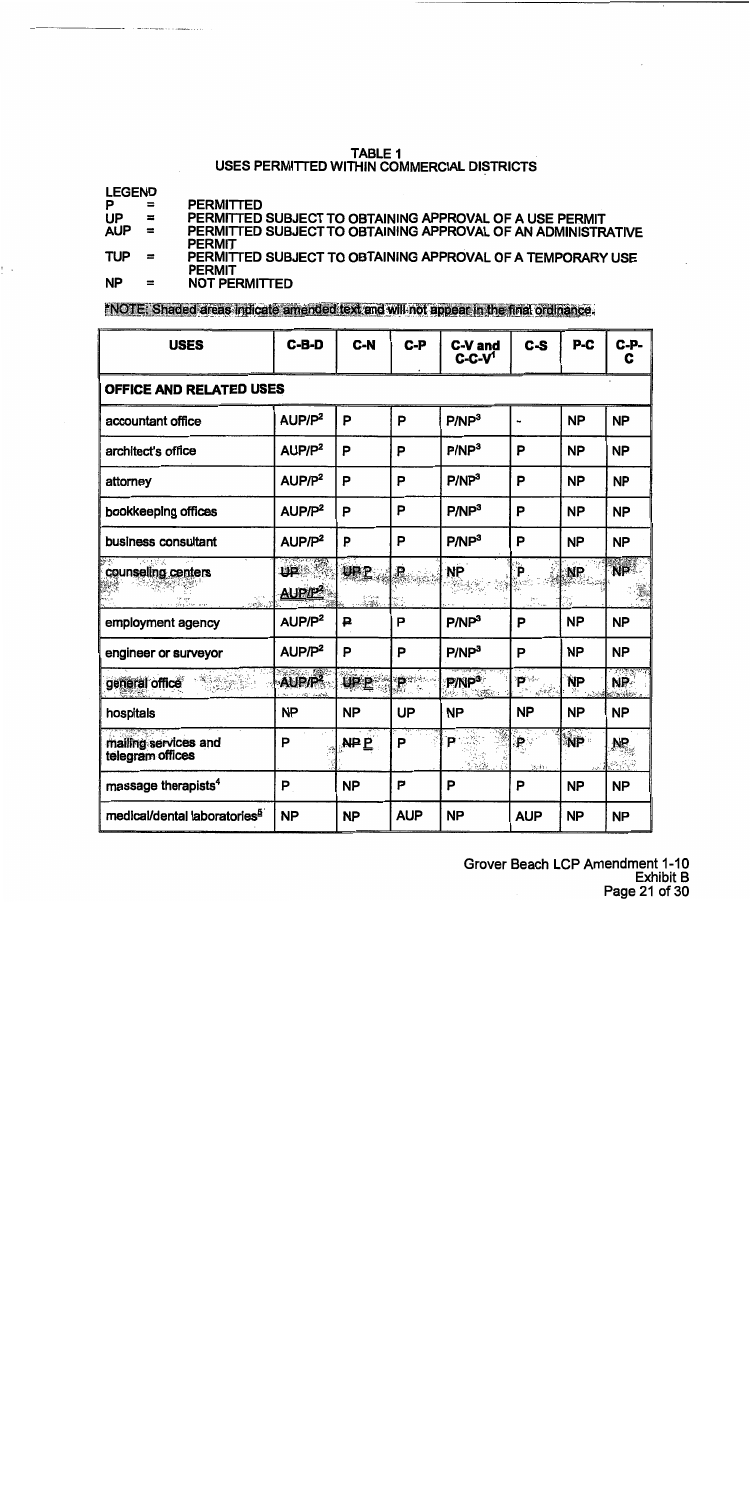| <b>USES</b>                                                                                                               | $C-B-D$                         | $C-N$        | $C-P$          | C-V and<br>$C-C-V1$ | $c - s$                                             | $P-C$                      | $C-P-$<br>C                        |
|---------------------------------------------------------------------------------------------------------------------------|---------------------------------|--------------|----------------|---------------------|-----------------------------------------------------|----------------------------|------------------------------------|
| <u> Papel night</u><br>medical/dental offices and<br>clinics                                                              | AUP/P <sup>2</sup>              | யுட்         | $\blacksquare$ | <b>PAP®</b>         | $P^{\text{max}}$                                    | In Sund March<br><b>NP</b> | NP.                                |
| mental health/alcohol or<br>chemical dependency<br>treatment offices                                                      | UP                              | P            | UP             | <b>NP</b>           | UP                                                  | <b>NP</b>                  | <b>NP</b>                          |
| optician                                                                                                                  | AUP/P <sup>2</sup>              | P            | P              | P/NP <sup>3</sup>   | P                                                   | <b>NP</b>                  | <b>NP</b>                          |
| pharmacies                                                                                                                | P                               | P            | P              | <b>AUP</b>          | P                                                   | <b>NP</b>                  | <b>NP</b>                          |
| private detective or security<br>service<br>$\frac{1}{2} \int \frac{d^2y}{(1-y^2)^2} \, dy \, dy \, dx \, dx \, dx \, dx$ | AUP <sub>I</sub> P <sup>2</sup> | P<br>ī.      | P              | <b>NP</b><br>经合动    | $\overline{\mathbf{P}}$<br>$\mathbb{R}^n$ . For $k$ | <b>NP</b>                  | NP <sup>3</sup><br>أبادها للملازمة |
| professional offices                                                                                                      | AUP/P <sup>2</sup>              | P            | P              | ΝP                  | P                                                   | <b>NP</b>                  | <b>NP</b>                          |
| real estate office                                                                                                        | AUP/P <sup>2</sup>              | P            | P              | P                   | P                                                   | <b>NP</b>                  | <b>NP</b>                          |
| taxicab service offices                                                                                                   | UP                              | <b>NP</b>    | <b>NP</b>      | UP/NP <sup>3</sup>  | P                                                   | <b>NP</b>                  | <b>NP</b>                          |
| travel agencies                                                                                                           | P                               | P            | P              | P                   | P                                                   | <b>NP</b>                  | <b>NP</b>                          |
| veterinary offices and<br>hospitals                                                                                       | <b>NP</b>                       | <b>NP</b>    | <b>AUP</b>     | <b>AUP</b>          | <b>AUP</b>                                          | <b>NP</b>                  | <b>NP</b>                          |
| <b>FINANCIAL SERVICES</b>                                                                                                 |                                 |              |                |                     |                                                     |                            |                                    |
| banks                                                                                                                     | P                               | <b>NP</b>    | <b>NP</b>      | <b>AUP</b>          | P                                                   | <b>NP</b>                  | <b>NP</b>                          |
| credit Institutions                                                                                                       | P                               | <b>NP</b>    | <b>NP</b>      | P/NP <sup>3</sup>   | P                                                   | <b>NP</b>                  | <b>NP</b>                          |
| financial institutions                                                                                                    | P                               | <b>NP</b>    | <b>NP</b>      | <b>UP</b>           | P                                                   | <b>NP</b>                  | <b>NP</b>                          |
| insurance offices                                                                                                         | ۲                               | ۲.           | Р              | P/NP <sup>3</sup>   | Р                                                   | NP.                        | <b>NP</b>                          |
| mortgage bankers, brokers<br>and services                                                                                 | AUP/P <sup>2</sup>              | <b>NP</b>    | P              | P/NP <sup>3</sup>   | P                                                   | <b>NP</b>                  | <b>NP</b>                          |
| savings and loan offices                                                                                                  | P                               | <b>NP</b>    | <b>NP</b>      | <b>AUP</b>          | P                                                   | <b>NP</b>                  | <b>NP</b>                          |
| stock brokerages                                                                                                          | AUP/P <sup>2</sup>              | <b>NP</b>    | P              | <b>NP</b>           | P                                                   | <b>NP</b>                  | <b>NP</b>                          |
| <b>FOOD/BEVERAGE SERVICE USES</b>                                                                                         |                                 |              |                |                     |                                                     |                            |                                    |
| cafes<br>Σċ.<br>to kin                                                                                                    | P                               | <b>AUP P</b> | <b>AUP</b>     | P                   | ₽≟                                                  | P                          | $\mathbf{P}$                       |

Grover Beach LCP Amendment 1-10<br>Exhibit B<br>Page 22 of 30

 $\ddot{\phantom{a}}$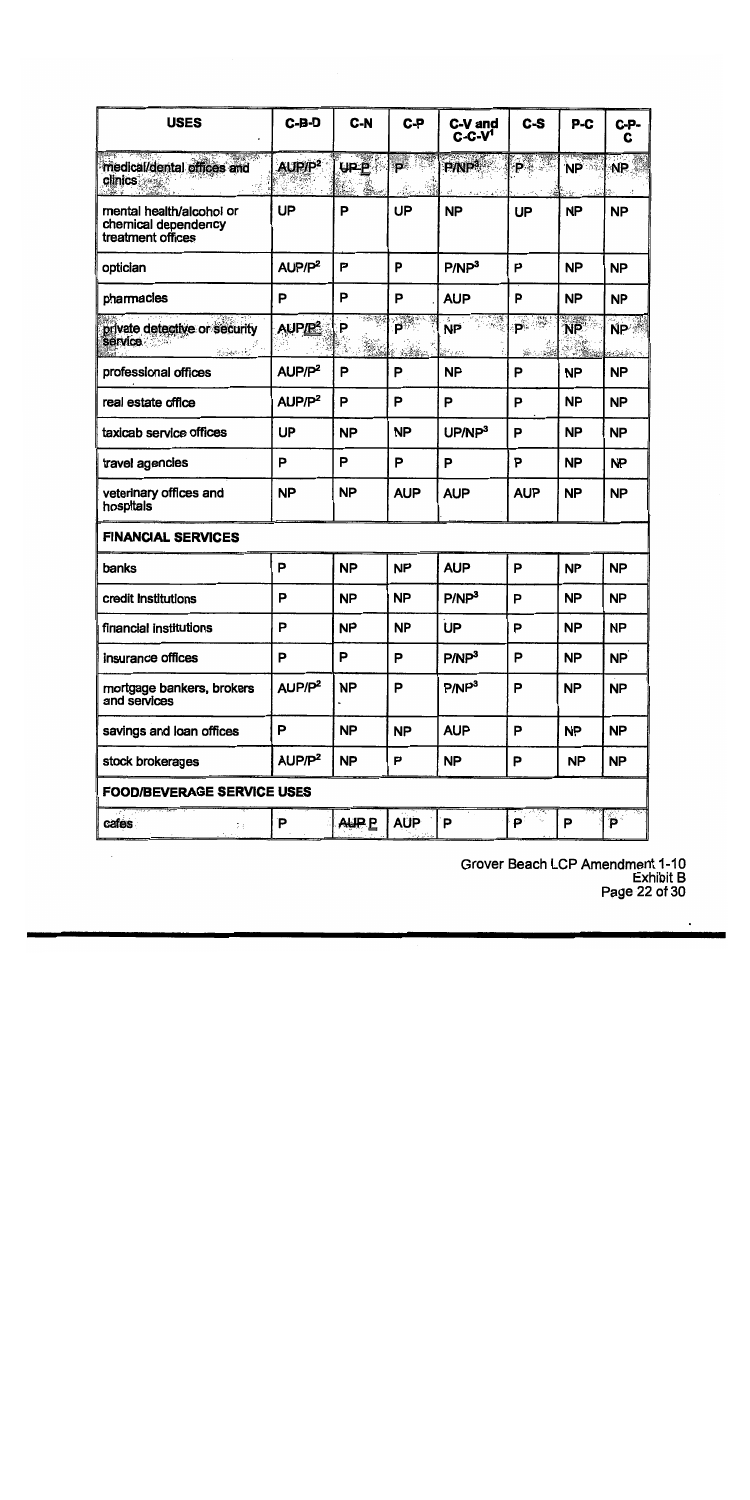| <b>USES</b>                                                      | $C-B-D$                                                | C-N              | $C-P$      | C-V and<br>$C-C-Vt$  | <b>C-S</b>                                   | P-C                             | $C-P$<br>C |
|------------------------------------------------------------------|--------------------------------------------------------|------------------|------------|----------------------|----------------------------------------------|---------------------------------|------------|
| cocktail<br>lounges/bars/microbrewenes<br>- access to restaurant | P                                                      | UP               | <b>UP</b>  | P                    | P                                            | P                               | P          |
| cocktail lounges/bars                                            | UP                                                     | <b>NP</b>        | <b>NP</b>  | UP                   | UP                                           | <b>NP</b>                       | <b>NP</b>  |
| coffee shops                                                     | ₽.                                                     | ager o<br>ይ      | <b>AUP</b> | 27 F.<br>P.          | 5                                            | E                               | ₽          |
| delicatessens                                                    | P                                                      | P                | <b>AUP</b> | P                    | P                                            | P                               | P          |
| donut shops                                                      | P                                                      | P                | <b>AUP</b> | P                    | P                                            | Р                               | P          |
| ice cream/frozen yogurt<br>shops                                 | P                                                      | P                | <b>AUP</b> | P                    | P                                            | P                               | P          |
| refreshment stands                                               | <b>AUP</b>                                             | <b>NP</b>        | <b>NP</b>  | Р                    | <b>AUP</b>                                   | P                               | P          |
| restaurants<br>$\frac{1}{2}$                                     | P                                                      | <b>AUPP</b>      | AUP.       | $\mathbf{R}$ .       | Р.                                           | $\mathbf{P}_{\hat{\mathbf{x}}}$ | P.         |
| <b>GENERAL COMMERCIAL USES</b>                                   |                                                        |                  |            |                      |                                              |                                 |            |
| adult businesses                                                 | <b>NP</b>                                              | <b>NP</b>        | <b>NP</b>  | <b>NP</b>            | P7                                           | <b>NP</b>                       | <b>NP</b>  |
| ambulance services                                               | <b>NP</b>                                              | <b>UP</b>        | UP         | <b>NP</b>            | UP                                           | <b>NP</b>                       | <b>NP</b>  |
| animal grooming salons<br>$\sim 10$<br>$\sim 100$<br>$\sim 100$  | AUP/P <sup>2</sup>                                     | Æ.<br><b>AUP</b> | <b>NP</b>  | AUP/P <sup>8</sup>   | P<br>$\mathbf{x}_{\mathcal{F}_{\mathbf{y}}}$ | <b>NP</b><br>法人党                | <b>NP</b>  |
| antenna sales and service                                        | P                                                      | <b>NP</b>        | <b>NP</b>  | <b>NP</b>            | P                                            | <b>NP</b>                       | <b>NP</b>  |
| antique stores<br>-3                                             | $\mathcal{M} \subset \mathcal{M}$<br><b>AUP</b><br>風気の | <b>NP</b>        | <b>NP</b>  | AUP/P/P <sup>8</sup> | ÝK.<br>P.                                    | <b>NP</b>                       | NB         |
| apparel shops                                                    | P                                                      | P                | <b>NP</b>  | P                    | P                                            | P                               | P          |
| appliance repair and service<br>- access to retail               | P                                                      | P                | <b>NP</b>  | <b>NP</b>            | P                                            | <b>NP</b>                       | <b>NP</b>  |
| appliance repair and service                                     | <b>AUP</b>                                             | <b>UP</b>        | <b>NP</b>  | <b>NP</b>            | <b>AUP</b>                                   | <b>NP</b>                       | <b>NP</b>  |
| appliance sales                                                  | P                                                      | <b>UP</b>        | NP         | <b>NP</b>            | P                                            | <b>NP</b>                       | <b>NP</b>  |
| art galleries                                                    | P                                                      | <b>NP</b>        | <b>AUP</b> | P                    | P                                            | P                               | P          |
| art studios                                                      | <b>AUP</b>                                             | <b>UP</b>        | <b>AUP</b> | P                    | P                                            | <b>NP</b>                       | <b>NP</b>  |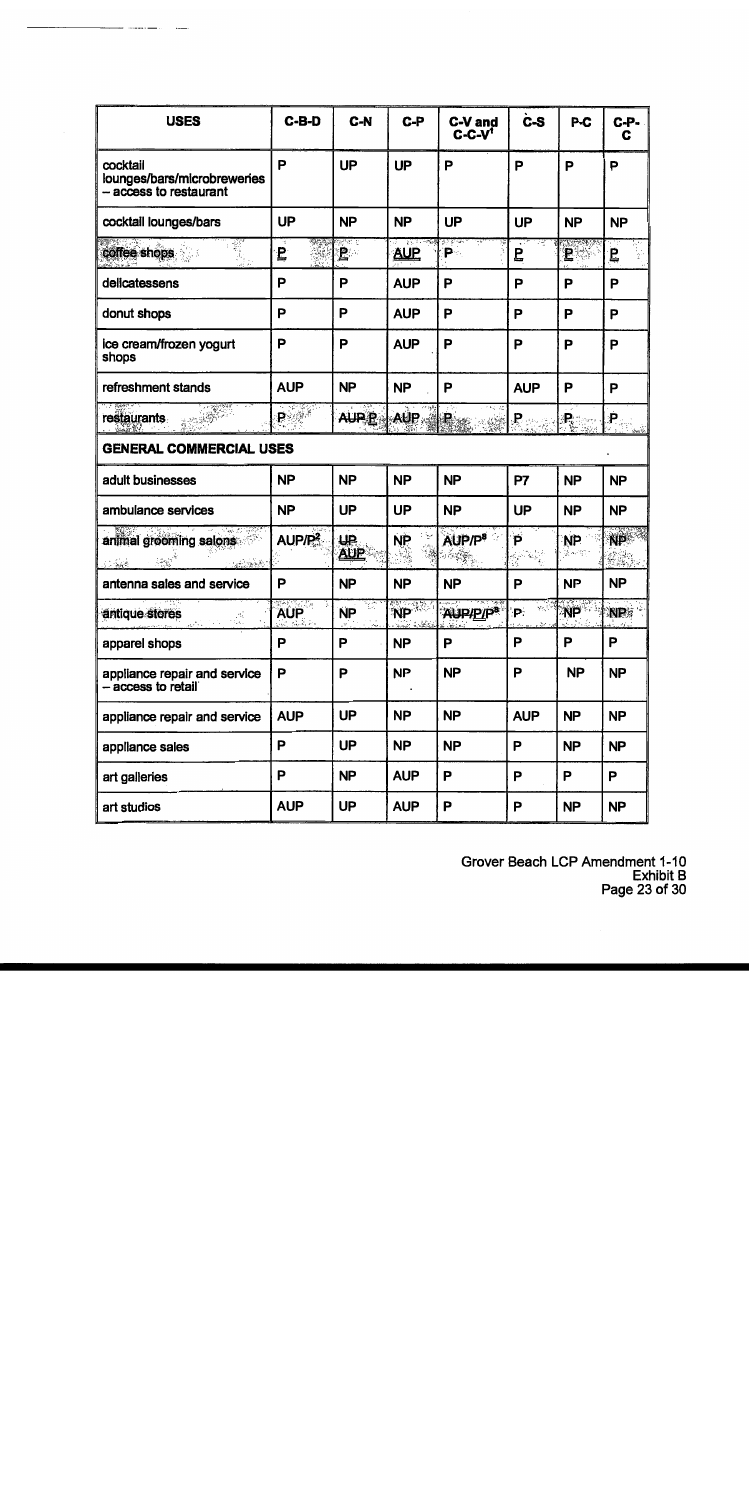| <b>USES</b>                                                | $C-B-D$                                                                                                                                                                                                                                                                                                                                             | $C-N$      | $C-P$                   | C-V and<br>$C-C-V1$                       | $c - s$              | $P-C$     | C-P-<br>C |
|------------------------------------------------------------|-----------------------------------------------------------------------------------------------------------------------------------------------------------------------------------------------------------------------------------------------------------------------------------------------------------------------------------------------------|------------|-------------------------|-------------------------------------------|----------------------|-----------|-----------|
| bakeries - retail                                          | $\frac{1}{\sum_{i=1}^{n} \sum_{j=1}^{n} \sum_{j=1}^{n} \sum_{j=1}^{n} \sum_{j=1}^{n} \sum_{j=1}^{n} \sum_{j=1}^{n} \sum_{j=1}^{n} \sum_{j=1}^{n} \sum_{j=1}^{n} \sum_{j=1}^{n} \sum_{j=1}^{n} \sum_{j=1}^{n} \sum_{j=1}^{n} \sum_{j=1}^{n} \sum_{j=1}^{n} \sum_{j=1}^{n} \sum_{j=1}^{n} \sum_{j=1}^{n} \sum_{j=1}^{n} \sum_{j=1}^{n} \sum_{j=$<br>P | P          | <b>NP</b><br><b>AUP</b> | R                                         | D»                   | p         |           |
| barber and beauty shops                                    | AUP/P <sup>3</sup><br>P                                                                                                                                                                                                                                                                                                                             | P          | AUP                     | $\mathbf{P}$<br>ď<br>Ч.<br>$\mathbb{R}^3$ | P.<br>$\sim 10^{11}$ | P         | P.        |
| beach equipment rental<br>(excluding vehicles)             | P                                                                                                                                                                                                                                                                                                                                                   | <b>NP</b>  | <b>NP</b>               | P                                         | P                    | <b>NP</b> | P         |
| bicycle sales, rental, service                             | P                                                                                                                                                                                                                                                                                                                                                   | <b>UP</b>  | <b>NP</b>               | P                                         | P                    | P         | P         |
| billiard and pool<br>establishments                        | <b>UP</b>                                                                                                                                                                                                                                                                                                                                           | <b>NP</b>  | <b>NP</b>               | <b>AUP</b>                                | <b>UP</b>            | <b>UP</b> | UP        |
| bookstores                                                 | P                                                                                                                                                                                                                                                                                                                                                   | P          | <b>NP</b>               | P                                         | P                    | P         | P         |
| building materials sales<br>entirely w/in building         | <b>NP</b>                                                                                                                                                                                                                                                                                                                                           | <b>NP</b>  | <b>NP</b>               | <b>NP</b>                                 | <b>AUP</b>           | <b>NP</b> | <b>NP</b> |
| camera shop                                                | P                                                                                                                                                                                                                                                                                                                                                   | P          | <b>NP</b>               | P                                         | P                    | P         | P         |
| candy store                                                | P                                                                                                                                                                                                                                                                                                                                                   | P          | <b>NP</b>               | P                                         | P                    | P         | P         |
| carpet and flooring stores                                 | P                                                                                                                                                                                                                                                                                                                                                   | <b>NP</b>  | <b>NP</b>               | <b>NP</b>                                 | P                    | <b>NP</b> | <b>NP</b> |
| catering shops                                             | Ρ                                                                                                                                                                                                                                                                                                                                                   | <b>AUP</b> | <b>AUP</b>              | P                                         | P                    | <b>NP</b> | <b>NP</b> |
| computer software sales                                    | P                                                                                                                                                                                                                                                                                                                                                   | <b>NP</b>  | P                       | AUP/P <sup>8</sup>                        | Р                    | <b>NP</b> | <b>NP</b> |
| convenience stores                                         | UP                                                                                                                                                                                                                                                                                                                                                  | P          | <b>NP</b>               | P                                         | P                    | <b>NP</b> | <b>NP</b> |
| copying and duplicating<br>services                        | P                                                                                                                                                                                                                                                                                                                                                   | P          | P                       | P/NP <sup>3</sup>                         | P                    | <b>NP</b> | <b>NP</b> |
| craft shops making articles<br>for retail sale on premises | P                                                                                                                                                                                                                                                                                                                                                   | <b>NP</b>  | <b>NP</b>               | P                                         | P                    | P         | <b>NP</b> |
| craft studios                                              | <b>NP</b>                                                                                                                                                                                                                                                                                                                                           | <b>NP</b>  | <b>AUP</b>              | AUP/P <sup>8</sup>                        | <b>AUP</b>           | <b>NP</b> | <b>NP</b> |
| dance studios                                              | UP                                                                                                                                                                                                                                                                                                                                                  | <b>NP</b>  | <b>NP</b>               | <b>NP</b>                                 | <b>AUP</b>           | <b>NP</b> | <b>NP</b> |
| department stores                                          | P                                                                                                                                                                                                                                                                                                                                                   | <b>NP</b>  | <b>NP</b>               | <b>NP</b>                                 | P                    | <b>NP</b> | <b>NP</b> |
| drapery stores                                             | Ρ                                                                                                                                                                                                                                                                                                                                                   | <b>NP</b>  | <b>NP</b>               | <b>NP</b>                                 | P                    | NP        | <b>NP</b> |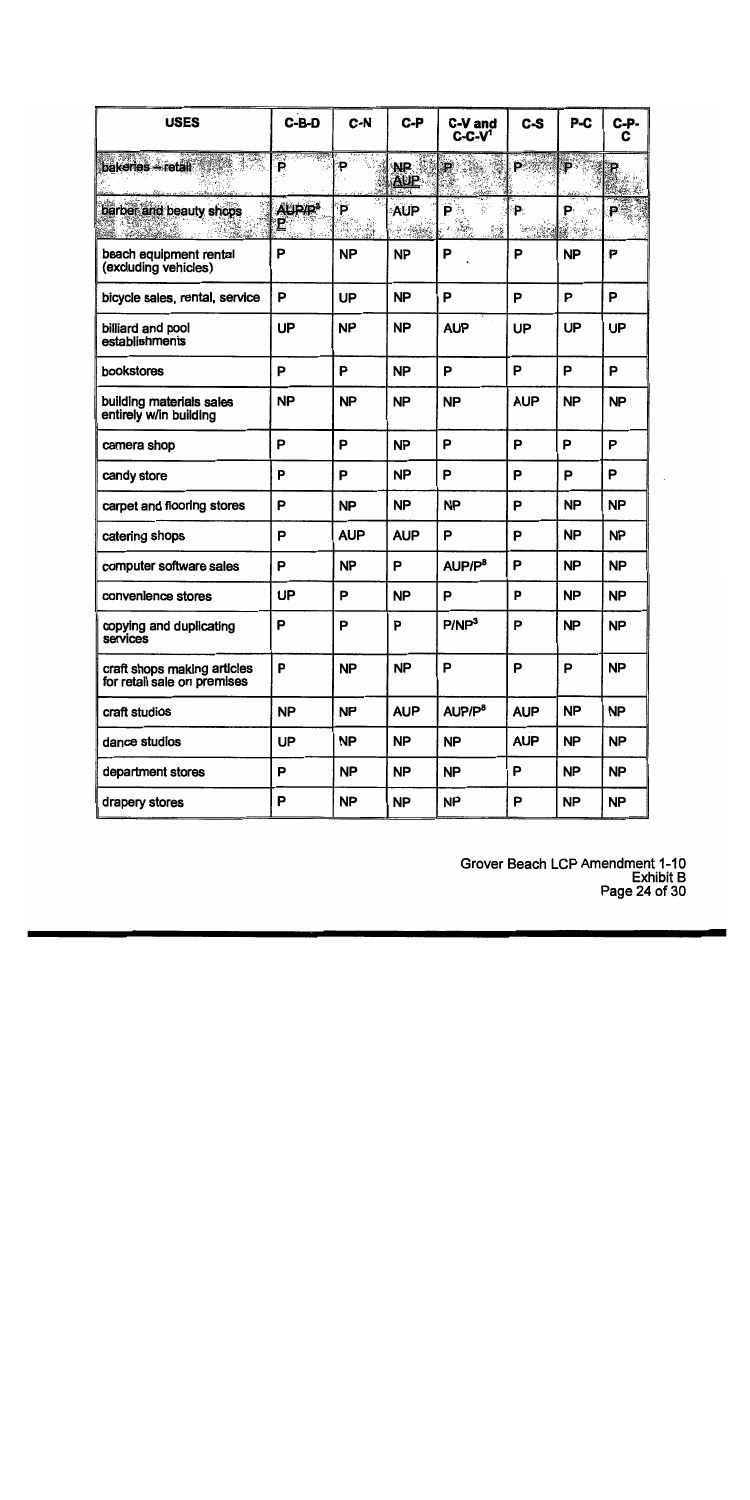| <b>USES</b>                                                      | $C-B-D$                                   | $C-N$           | C-P        | C-V and<br>$C-C-V1$ | $c - s$          | P-C       | $C-P-$<br>C |
|------------------------------------------------------------------|-------------------------------------------|-----------------|------------|---------------------|------------------|-----------|-------------|
| dressmaking shops                                                | P                                         | P               | <b>NP</b>  | <b>NP</b>           | P                | <b>NP</b> | <b>NP</b>   |
| drug stores                                                      | P                                         | <b>AUP</b>      | <b>AUP</b> | P                   | P                | P         | P           |
| electronic equipment parts<br>and supplies                       | P                                         | <b>NP</b>       | <b>NP</b>  | UP                  | P                | <b>NP</b> | <b>NP</b>   |
| electronic equipment repair<br>and service - access to<br>retail | P                                         | <b>NP</b>       | <b>NP</b>  | UP                  | P                | <b>NP</b> | <b>NP</b>   |
| electronic equipment repair<br>and service                       | UP                                        | UP              | <b>NP</b>  | <b>NP</b>           | UP               | <b>NP</b> | <b>NP</b>   |
| electronic equipment sales                                       | P                                         | <b>NP</b>       | ŃP         | <b>NP</b>           | P                | <b>NP</b> | <b>NP</b>   |
| fabric, yardage, yarn and<br>sewing stores                       | P                                         | P               | <b>NP</b>  | P                   | P                | P         | P           |
| florist/flower shops                                             | P                                         | P               | <b>AUP</b> | P                   | P                | P         | P           |
| food or grocery shops                                            | P                                         | P               | <b>NP</b>  | P                   | P                | <b>NP</b> | <b>NP</b>   |
| fur shops                                                        | P                                         | <b>NP</b>       | <b>NP</b>  | P                   | P                | <b>NP</b> | <b>NP</b>   |
| furniture stores - new                                           | P                                         | <b>NP</b>       | <b>NP</b>  | <b>NP</b>           | P                | <b>NP</b> | <b>NP</b>   |
| furniture stores - used                                          | UP                                        | <b>NP</b>       | <b>NP</b>  | <b>NP</b>           | UP               | <b>NP</b> | NP.         |
| <b>general retail</b>                                            | ∛e∢j<br>P.<br>$\sim$ $\sim$ $\sim$ $\sim$ | များ            | <b>NP</b>  | $P^{\mathbb{R}}$    | $P_{\text{max}}$ | <b>NP</b> | NP          |
| gift shops                                                       | P                                         | <b>NP</b>       | <b>NP</b>  | P                   | P                | P         | P           |
| gun shops                                                        | UP                                        | <b>NP</b>       | <b>NP</b>  | <b>NP</b>           | UP               | <b>NP</b> | <b>NP</b>   |
| hardware stores w/no<br>outside storage                          | <b>AUP</b>                                | P               | <b>NP</b>  | <b>NP</b>           | <b>AUP</b>       | <b>NP</b> | <b>NP</b>   |
| hobby stores                                                     | P                                         | NP <sub>P</sub> | <b>NP</b>  | P                   | P                | <b>NP</b> | <b>NP</b>   |
| home improvement stores<br>w/no outdoor storage                  | <b>AUP</b>                                | NP              | <b>NP</b>  | <b>NP</b>           | <b>AUP</b>       | <b>NP</b> | <b>NP</b>   |
| homeware stores                                                  | P                                         | <b>NP</b>       | <b>NP</b>  | P                   | P                | <b>NP</b> | <b>NP</b>   |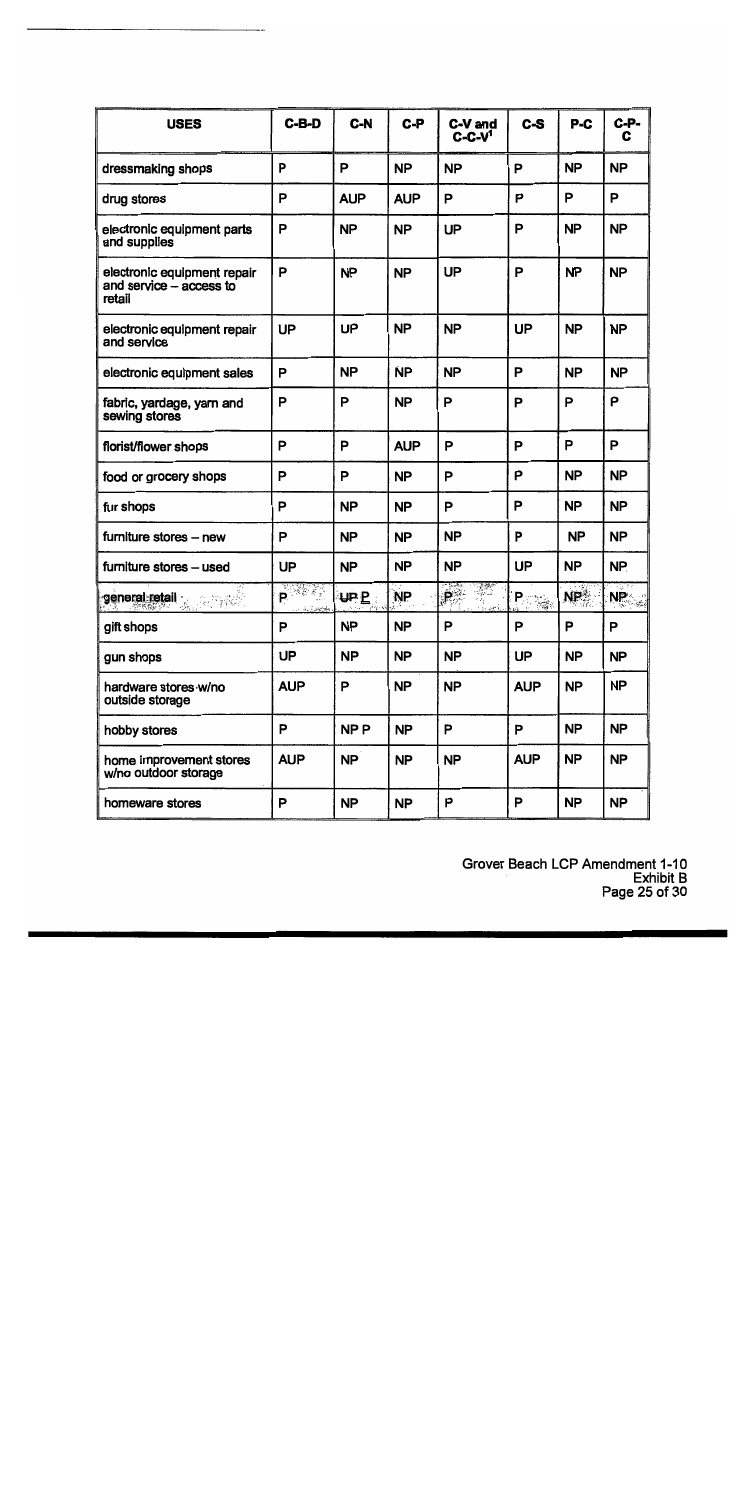| <b>USES</b>                                                                                                      | $C-B-D$            | $C-N$       | $C-P$      | C-V and<br>$C-C-Nd$   | $C-S$        | P-C                | C-P-<br>C |
|------------------------------------------------------------------------------------------------------------------|--------------------|-------------|------------|-----------------------|--------------|--------------------|-----------|
| interior decorating shops                                                                                        | AUP/P <sup>2</sup> | <b>NP</b>   | <b>AUP</b> | <b>NP</b>             | P            | <b>NP</b>          | <b>NP</b> |
| janitorial services and<br>supplies                                                                              | P                  | <b>NP</b>   | <b>AUP</b> | <b>NP</b>             | P            | <b>NP</b>          | <b>NP</b> |
| jewelry shops                                                                                                    | P                  | <b>NP</b>   | <b>NP</b>  | P                     | P            | P                  | P         |
| laundry and<br>cleaning/pressing agencies                                                                        | <b>AUP</b>         | P           | <b>AUP</b> | UP/P9                 | P            | <b>NP</b>          | <b>NP</b> |
| liquor sales                                                                                                     | <b>UP</b>          | <b>UP</b>   | <b>NP</b>  | UP                    | <b>UP</b>    | <b>NP</b>          | <b>NP</b> |
| locksmith shops                                                                                                  | P                  | <b>NP E</b> | <b>NP</b>  | P                     | $\mathbf{P}$ | NP.                | NP.       |
| meat and fish markets <sup>10</sup>                                                                              | P                  | <b>AUP</b>  | <b>NP</b>  | P                     | P            | <b>NP</b>          | <b>NP</b> |
| millinery shops                                                                                                  | P                  | <b>NP</b>   | <b>NP</b>  | P                     | P            | <b>NP</b>          | <b>NP</b> |
| music and record stores                                                                                          | P                  | <b>NP</b>   | <b>NP</b>  | P                     | P            | <b>NP</b>          | <b>NP</b> |
| music studios                                                                                                    | <b>UP</b>          | <b>NP</b>   | <b>NP</b>  | NP                    | UP           | <b>NP</b>          | <b>NP</b> |
| newsstands<br>$\frac{1}{\sqrt{\frac{1}{2}}}\left[\frac{1}{\sqrt{2}}\frac{\partial^2\phi}{\partial x^2}\right]^2$ | £਼∞ਂਬ              | <u>lie</u>  | <b>AUP</b> | P<br>وي <u>الي ال</u> | <b>ုး</b>    | $\mathbf{E}$<br>۶. | 日後        |
| nursenes (plant)                                                                                                 | <b>NP</b>          | <b>UP</b>   | <b>NP</b>  | UP                    | <b>UP</b>    | UP                 | <b>NP</b> |
| office equipment repair                                                                                          | <b>NP</b>          | <b>NP</b>   | <b>NP</b>  | <b>NP</b>             | P            | <b>NP</b>          | <b>NP</b> |
| office supplies                                                                                                  | P                  | <b>NP</b>   | <b>NP</b>  | <b>NP</b>             | P            | <b>NP</b>          | <b>NP</b> |
| paint and wallpaper shops                                                                                        | P                  | <b>NP</b>   | <b>NP</b>  | P/NP3                 | P            | <b>NP</b>          | <b>NP</b> |
| pet shops                                                                                                        | UP                 | <b>NP</b>   | <b>NP</b>  | <b>NP</b>             | <b>AUP</b>   | <b>NP</b>          | <b>NP</b> |
| photographic studios                                                                                             | P                  | <b>AUP</b>  | <b>NP</b>  | P                     | P            | P                  | P         |
| photographic supplies and<br>film processing                                                                     | P                  | P           | <b>NP</b>  | P                     | P            | P                  | P         |
| produce markets<br>ģ,                                                                                            | P                  | AUP P       | NP         | P                     | P.           | <b>NP</b>          | <b>NP</b> |
| radio SEE electronic<br>equipment                                                                                |                    |             |            |                       |              |                    |           |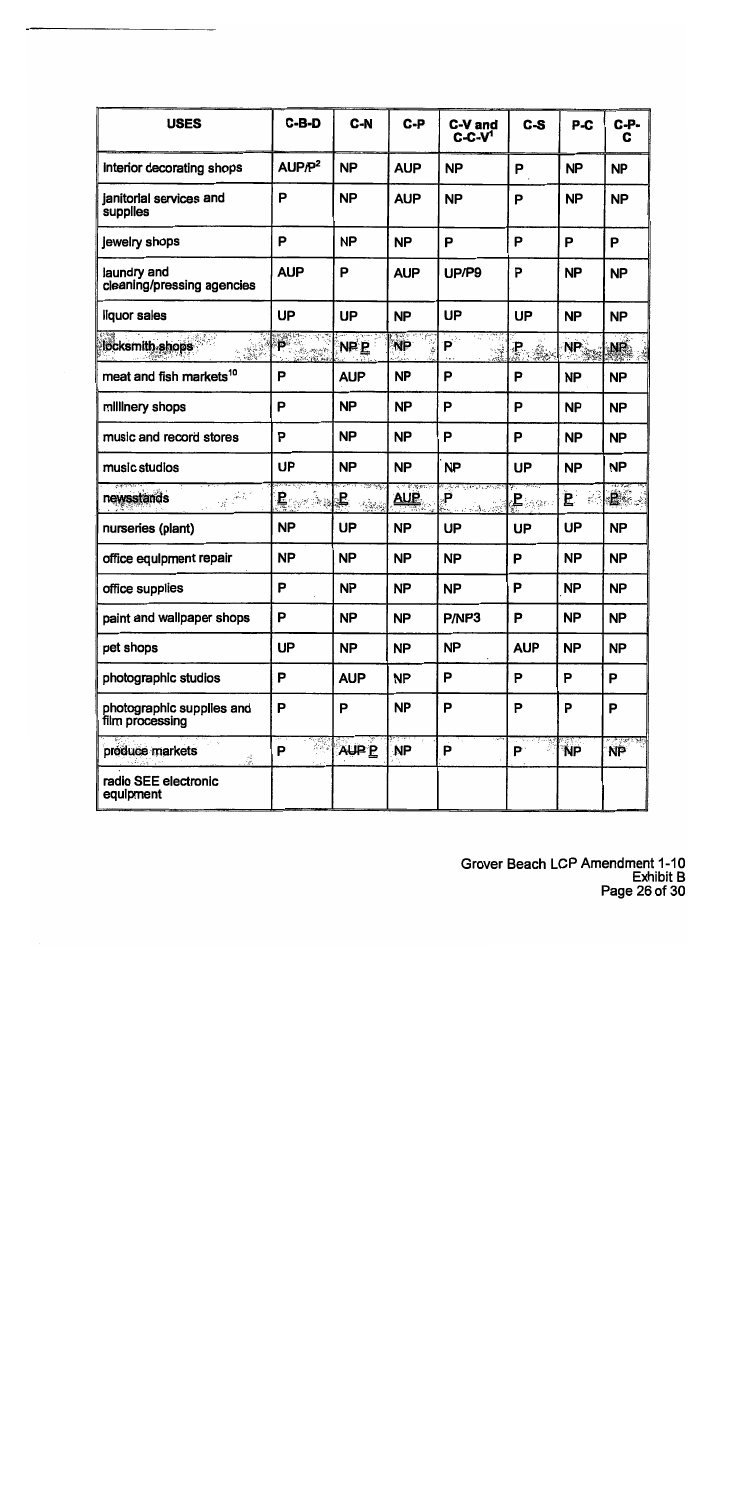| <b>USES</b>                                | $C-B-D$    | C-N                     | $C-P$     | C-V and<br>$C$ -C-V <sup>1</sup> | $c - s$      | $P-C$      | $C-P-$<br>C |
|--------------------------------------------|------------|-------------------------|-----------|----------------------------------|--------------|------------|-------------|
| second hand stores (see<br>also 9137.21)   | UP         | NP.                     | <b>NP</b> | <b>NP</b>                        | UP           | NP.        | <b>NP</b>   |
| shoe stores                                | P          | <b>NP</b>               | <b>NP</b> | Р                                | P            | <b>NP</b>  | <b>NP</b>   |
| shoe repair - access to retail             | P          | <b>NP</b>               | <b>NP</b> | P                                | P            | <b>NP</b>  | <b>NP</b>   |
| shoe repair                                | P          | P                       | <b>NP</b> | AUP/P8                           | P            | <b>NP</b>  | NP          |
| shopping centers                           | UP         | UP                      | <b>NP</b> | UP                               | UP           | <b>NP</b>  | <b>NP</b>   |
| sickroom supplies<br>sales/rental          | <b>NP</b>  | <b>NP</b>               | <b>NP</b> | <b>NP</b>                        | P            | <b>NP</b>  | <b>NP</b>   |
| smoke shops                                | P          | P                       | <b>NP</b> | P                                | P            | <b>NP</b>  | <b>NP</b>   |
| souvenir shops                             | P          | P                       | <b>NP</b> | P                                | P            | P          | P           |
| specialized food stores                    | P          | <b>AUP</b>              | <b>NP</b> | P                                | P            | P          | P           |
| specialty stores                           | P          | P                       | <b>NP</b> | P                                | P            | P          | P           |
| sporting goods                             | P          | P                       | <b>NP</b> | P                                | P            | P          | P           |
| sports equipment rental                    | <u>AUP</u> | ÷.<br>$\mathbf{M}$<br>林 | <b>NP</b> | <b>AUP</b>                       | $\mathbf{F}$ | <b>AUP</b> | AUE         |
| stamp and coin shops                       | P          | <b>NP</b>               | <b>NP</b> | P                                | P            | <b>NP</b>  | <b>NP</b>   |
| stationary supplies                        | P          | P                       | <b>NP</b> | Р                                | P            | <b>NP</b>  | <b>NP</b>   |
| supermarket                                | <b>NP</b>  | <b>NP</b>               | <b>NP</b> | <b>NP</b>                        | P            | <b>NP</b>  | <b>NP</b>   |
| swimming pool and spa<br>sales and service | P          | <b>NP</b>               | <b>NP</b> | UP                               | <b>AUP</b>   | <b>NP</b>  | <b>NP</b>   |
| tailor shops                               | P          | P                       | <b>NP</b> | <b>NP</b>                        | P            | <b>NP</b>  | <b>NP</b>   |
| tanning salons                             | AUP/P2     | P                       | <b>NP</b> | P                                | P            | P          | P           |
| television SEE electronic<br>equipment     |            |                         |           |                                  |              |            |             |
| toy stores                                 | P          | <b>NP</b>               | <b>NP</b> | P                                | P            | <b>NP</b>  | <b>NP</b>   |
| upholstery repair                          | <b>NP</b>  | <b>NP</b>               | <b>NP</b> | <b>NP</b>                        | <b>AUP</b>   | <b>NP</b>  | NP          |

Grover Beach LCP Amendment 1-10<br>Exhibit B<br>Page 27 of 30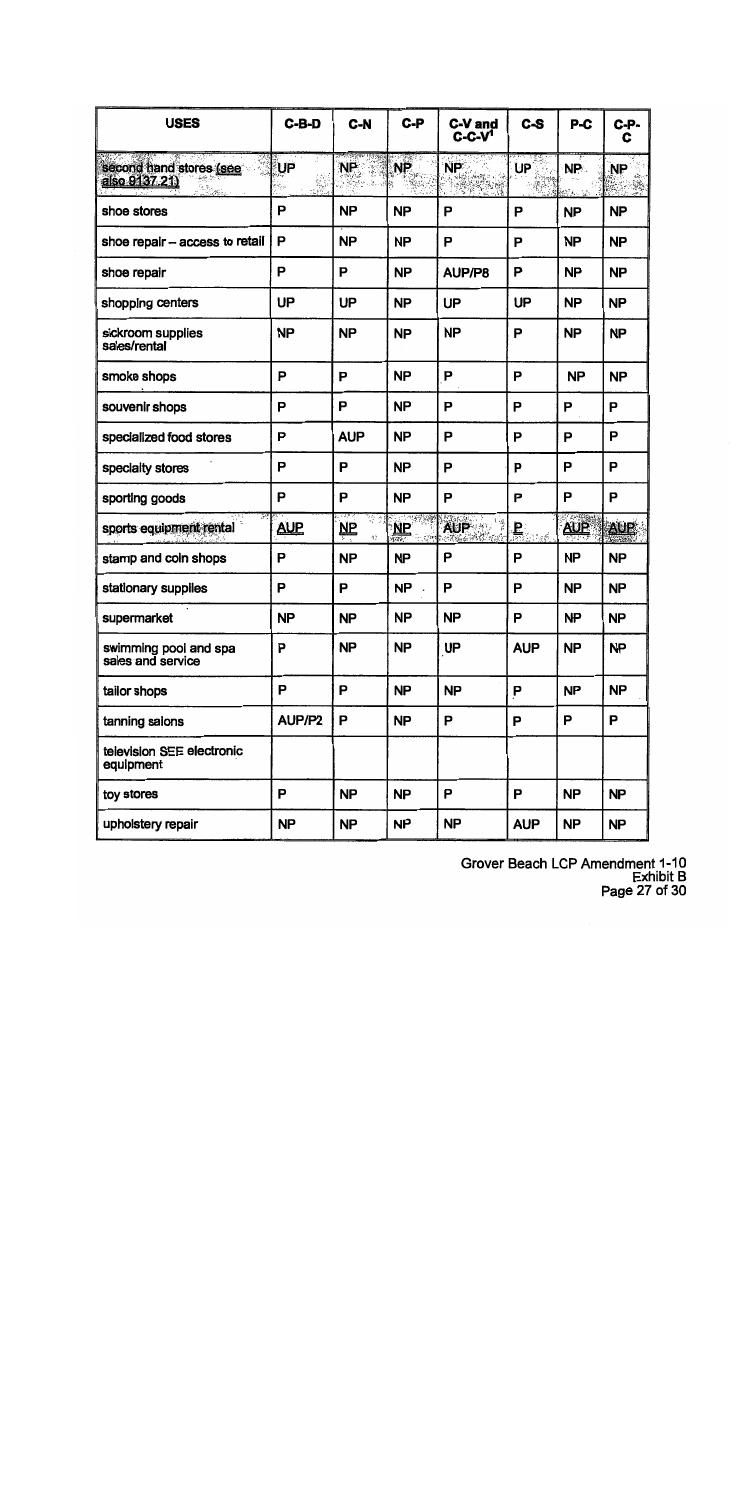| <b>USES</b>                                                                    | $C-B-D$                                       | $C-N$                                | $C-P$                        | C-V and<br>$C-C-V1$                                                                    | $c - s$                | P-C            | $C-P-$<br>C |
|--------------------------------------------------------------------------------|-----------------------------------------------|--------------------------------------|------------------------------|----------------------------------------------------------------------------------------|------------------------|----------------|-------------|
| upholstery repair w/retail<br>fabric store                                     | <b>AUP</b>                                    | <b>NP</b>                            | <b>NP</b>                    | <b>NP</b>                                                                              | <b>AUP</b>             | <b>NP</b>      | <b>NP</b>   |
| video rental and sales                                                         | P                                             | P                                    | <b>NP</b>                    | P                                                                                      | P                      | <b>NP</b>      | <b>NP</b>   |
| visitor-serving retail uses                                                    | P                                             | <b>NP</b>                            | <b>NP</b>                    | P                                                                                      | P                      | P              | P           |
| wine tasting facilities                                                        | $= 3.77$<br>$\mathbf{P}$ . And a $\mathbb{R}$ | $\underline{\mathsf{NP}}$            | <u>NP</u>                    | $\mathsf{P}^{\mathbb{C}}$                                                              | $\overline{\text{ME}}$ | $\mathbf{P}^*$ | e.          |
| <b>VEHICLE RELATED USES</b>                                                    |                                               |                                      |                              |                                                                                        |                        |                |             |
| car wash                                                                       | <b>NP</b>                                     | <b>NP</b>                            | <b>NP</b>                    | <b>NP</b>                                                                              | UP                     | <b>NP</b>      | <b>NP</b>   |
| car wash - access to service<br>station                                        | <b>NP</b>                                     | <b>NP</b>                            | <b>NP</b>                    | UP                                                                                     | UP                     | <b>NP</b>      | <b>NP</b>   |
| gasoline service stations <sup>11</sup>                                        | <b>NP</b>                                     | <b>NP</b>                            | <b>NP</b>                    | UP                                                                                     | UP                     | UP             | <b>NP</b>   |
| i : Gior<br>taxicabs<br><b>Chain State</b>                                     | <u>NP</u>                                     | $\overline{\mathbf{M}}$ $\mathbf{R}$ | <u>NΡ</u><br><b>35条分 get</b> | <b>AUP</b><br>$\mathbf{1}$ , $\mathbf{2}$ , $\mathbf{2}$ , $\mathbf{2}$ , $\mathbf{2}$ | <u>UP</u>              | <b>NP</b>      | <b>NP</b>   |
| tire sales and service                                                         | <b>NP</b>                                     | <b>NP</b>                            | <b>NP</b>                    | <b>NP</b>                                                                              | UP                     | <b>NP</b>      | <b>NP</b>   |
| vehicie parts sales (auto,<br>light truck, boat camper,<br>motorcycle)         | <b>NP</b>                                     | <b>NP</b>                            | <b>NP</b>                    | <b>AUP</b>                                                                             | P                      | <b>NP</b>      | <b>NP</b>   |
| vehicle rental (auto, light<br>truck, boat, camper,<br>motorcycle)             | <b>NP</b>                                     | <b>NP</b>                            | <b>NP</b>                    | <b>AUP</b>                                                                             | UP                     | <b>NP</b>      | <b>NP</b>   |
| vehicle rental -- beach<br>related                                             | <b>NP</b>                                     | <b>NP</b>                            | <b>NP</b>                    | <b>AUP</b>                                                                             | <b>NP</b>              | <b>NP</b>      | UP          |
| vehicie sales (auto, light<br>truck, boat, camper,<br>motorcycle)              | <b>NP</b>                                     | <b>NP</b>                            | <b>NP</b>                    | <b>NP</b>                                                                              | UP                     | <b>NP</b>      | <b>NP</b>   |
| vehicle service and repair<br>(auto, light truck, boat,<br>camper, motorcycle) | <b>NP</b>                                     | <b>NP</b>                            | <b>NP</b>                    | <b>NP</b>                                                                              | UP                     | <b>NP</b>      | <b>NP</b>   |
| <b>RESIDENTIAL/LODGING USES</b>                                                |                                               |                                      |                              |                                                                                        |                        |                |             |
| bed and breakfast inns                                                         | NP UP                                         | <b>NP</b>                            | <b>NP</b><br><u>UP</u>       | $P^{\circ}$                                                                            | NP.                    | P              | :P∴         |

 $\bar{\beta}$ 

Grover Beach LCP Amendment 1-10<br>Exhibit B<br>Page 28 of 30

 $\blacksquare$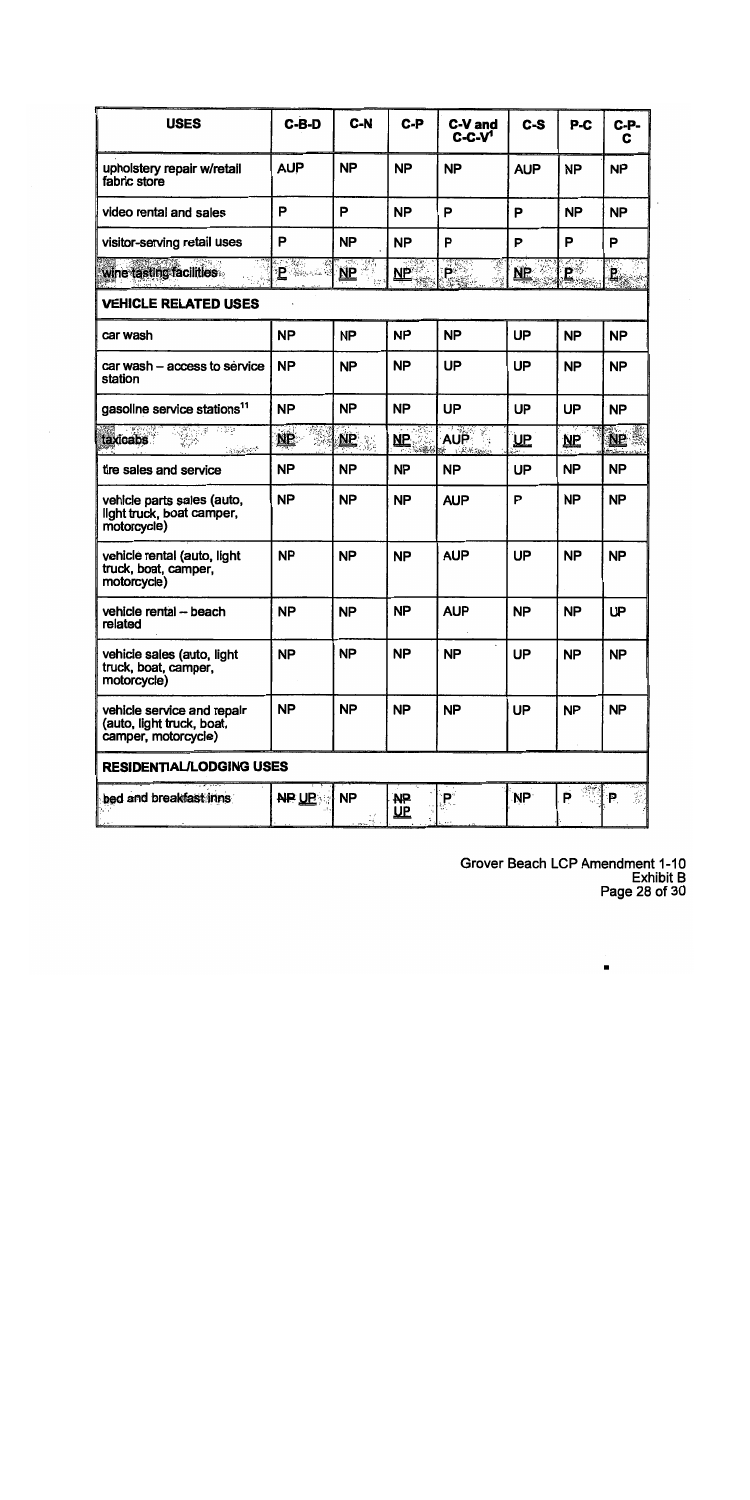Grover Beach LCP Amendment 1-10<br>Exhibit B<br>Page 29 of 30

| <b>USES</b>                                                             | $C-B-D$     | C-N                                  | $C-P$                                                | C-V and<br>$C-C-V1$  | C-S            | $P-C$              | <b>C-P-</b><br>c         |
|-------------------------------------------------------------------------|-------------|--------------------------------------|------------------------------------------------------|----------------------|----------------|--------------------|--------------------------|
| · 20 20 20 20 21<br>convalescent hospitals and<br>congregate care homes | NB          | <b>PART OF PRINT</b><br><b>NP UP</b> | $\sim$ $\approx$ $\sim$ $\sim$<br><b>UP</b><br>2. 93 | 59<br>NP.<br>$-19/3$ | <b>NP</b>      | NP.                | 2.06<br>NP ⊹<br>- 145.73 |
| homeless shelters                                                       | <b>NP</b>   | <b>UP</b>                            | UP                                                   | <b>NP</b>            | UP             | <b>NP</b>          | <b>NP</b>                |
| hotels and motels                                                       | NP UP       | <b>NP</b>                            | NP.                                                  | PS & B               | <b>NP</b>      | P                  | À                        |
| mixed-use developments<br>(dwelling units + commercial<br>use)13        | <b>UP</b>   | <b>UP</b>                            | <b>UP</b>                                            | <b>UP</b>            | UP             | <b>NP</b>          | <b>NP</b>                |
| recreation vehicle/travel<br>trailer parks <sup>14</sup>                | <b>NP</b>   | <b>NP</b>                            | <b>NP</b>                                            | UP/NP <sup>12</sup>  | <b>NP</b>      | <b>NP</b>          | <b>NP</b>                |
| rest homes and sanitariums<br>not including mental<br>institutions      | <b>NP</b>   | <b>NP</b>                            | P                                                    | <b>NP</b>            | <b>NP</b>      | <b>NP</b>          | <b>NP</b>                |
| PUBLIC/QUASI-PUBLIC USES                                                |             |                                      |                                                      |                      |                |                    |                          |
| aquariums                                                               | <b>NP</b>   | <b>NP</b>                            | <b>NP</b>                                            | <b>UP</b>            | <b>NP</b>      | <b>NP</b>          | P                        |
| child care facilities                                                   | UP          | <b>UP</b>                            | <b>UP</b>                                            | UP                   | UP             | <b>NP</b>          | <b>NP</b>                |
| churches                                                                | UP          | <b>UP</b>                            | <b>UP</b>                                            | <b>UP</b>            | <b>UP</b>      | <b>NP</b>          | <b>NP</b>                |
| clubs                                                                   | <b>NP</b>   | <b>NP</b>                            | UP                                                   | <b>UP</b>            | <b>UP</b>      | <b>NP</b>          | <b>NP</b>                |
| community centers                                                       | UP          | <b>UP</b>                            | <b>UP</b>                                            | <b>NP</b>            | UP             | <b>NP</b>          | <b>NP</b>                |
| golf courses (miniature)                                                | <b>NP</b>   | <b>NP</b>                            | <b>NP</b>                                            | UP                   | <b>NP</b>      | P                  | P                        |
| lodges                                                                  | <b>NP</b>   | <b>NP</b>                            | UP                                                   | <b>NP</b>            | UP             | <b>NP</b>          | <b>NP</b>                |
| MAS TANT<br>결화실<br>museums                                              | <b>UP P</b> | NP                                   | <b>NP</b>                                            | NP Section           | $\mathbf{U}$ P | $\mathbf{P}_\odot$ | P. 稀料                    |
| parking garages                                                         | UP          | <b>NP</b>                            | <b>UP</b>                                            | <b>UP</b>            | <b>UP</b>      | P                  | P                        |
| parking lots - private or<br>public                                     | UP          | <b>UP</b>                            | <b>UP</b>                                            | UP                   | <b>UP</b>      | P                  | P                        |
| parks and playgrounds                                                   | UP          | <b>UP</b>                            | <b>UP</b>                                            | UP                   | UP             | P                  | P                        |
| <b>USES</b>                                                             | C-B-D       | $C-N$                                | C-P                                                  | C-V and<br>$C-C-V1$  | $c - s$        | $P-C$              | <b>C-P-</b><br>C         |

 $\sim 10^{11}$  m  $^{-1}$